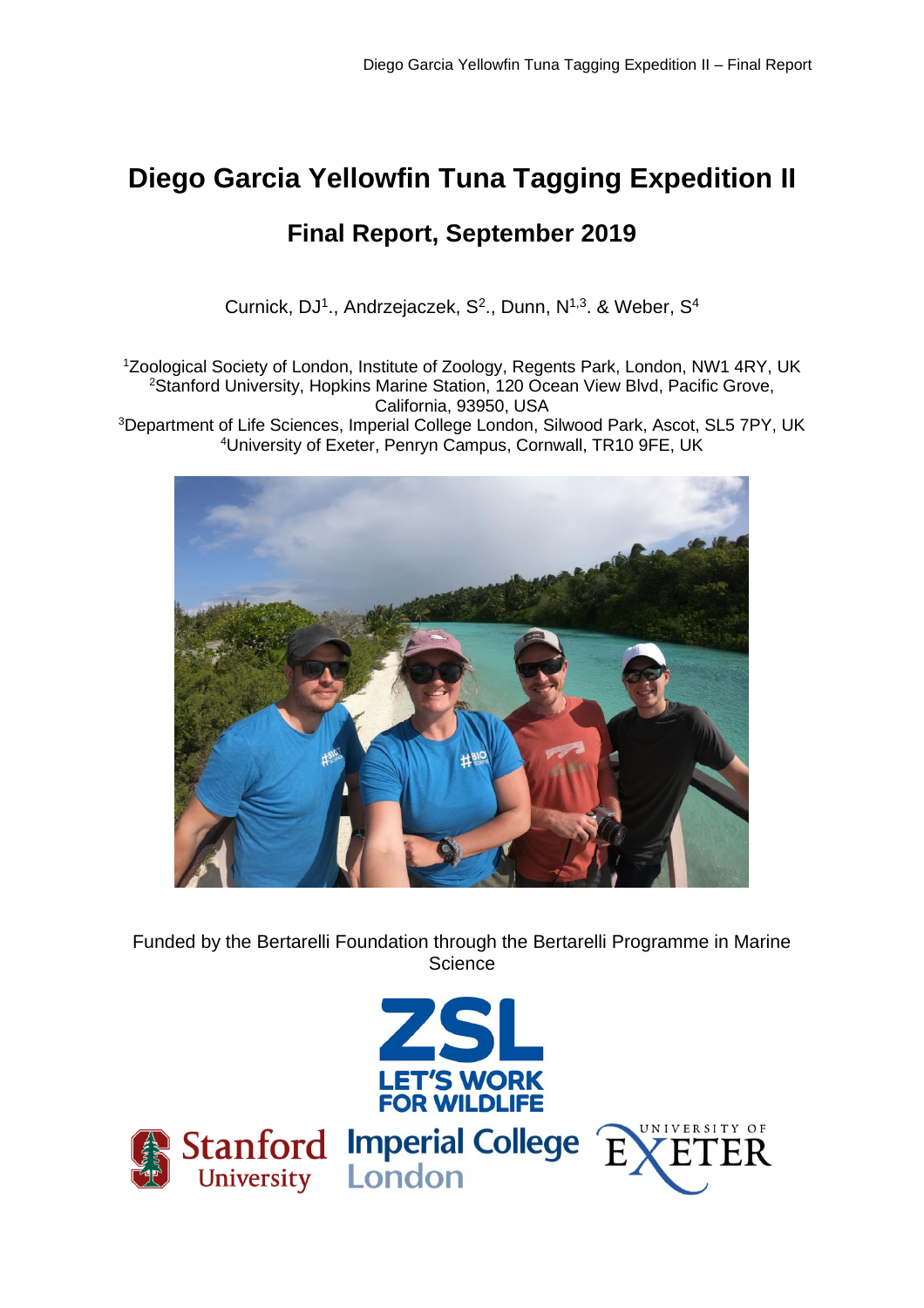## **Executive Summary**

Yellowfin tuna (*Thunnus albacares*) are currently '*Overfished and Subject to Overfishing'* in the Indian Ocean with an urgent need to rebuild the stock. As a global conservation and management strategy, large Marine Protected Areas (MPAs) have been increasing in number and size. The British Indian Ocean Territory (BIOT) Marine Protected Area provides a unique opportunity to investigate the role of MPAs in the protection and management of commercially important pelagic fishes, such as yellowfin tuna. Building on the January 2019 yellowfin tuna tagging expedition that was hindered by unfavourable fishing weather, a team of four Bertarelli Programme in Marine Science researchers, returned to Diego Garcia in September 2019 to continue the work. The primary objectives of this second expedition were to:

- 1. Deploy mark recapture floy tags on yellowfin tuna within the Diego Garcia recreational fishery.
- 2. Deploy up to 10 satellite tags on yellowfin tuna, billfish or pelagic sharks (if encountered) to quantify off-shore movement behaviour.
- 3. Collect tissue samples for isotopic and DNA analyses to provide information on the trophic ecology and habitat use of species within BIOT and on the patterns of connectivity of elasmobranchs and teleosts regionally.
- 4. Collect environmental DNA samples from around Diego Garcia.
- 5. Offer training to the Environment Officer and other interested personnel in tagging methods and the taking and storing of DNA and isotope samples.

The expedition again demonstrated that the Morale, Welfare and Recreational (MWR) vessels are appropriate platforms for tagging activities. However, we were again hindered by weather, severely reducing the amount of time we could spend out on the water (44 hours out of a possible 89.5). Mark recapture floy tags were deployed on four yellowfin tuna, two skipjack tuna (*Katsuwonus pelamis*), and one dogtooth tuna (*Gymnosarda unicolor*). No animals were encountered that were suitable candidates for satellite tag deployments. A total of 84 teleost and 14 algal samples were collected for future isotopic analyses (Appendix I). We conducted an extensive environmental DNA bio-blitz around Diego Garcia, with a total of 96 water samples filtered for future analyses. We also provided training to the Senior Fisheries Protection Officers (SFPOs), and Environment Officers (EOs) on appropriate methods used to catch, handle, conventionally tag and sample teleost fishes.

With the Environment Officers and SFPOs now trained and sampling kits provided, we have individuals on-site able to react when the yellowfin tuna are caught. Furthermore, they are also able to undertake tagging activities whilst on the BIOT Patrol Vessel around the outer islands. This should significantly increase the number of tags we can get out and the number of samples we can collect. In addition, yellowfin tuna tagging will be incorporated into the array servicing (Feb/Mar) and recreational fishery expeditions (Darwin+ funding dependent) in 2020. However, in order to get the sample sizes we need, we really need to have access to the offshore deeper schools that exist in BIOT. Understanding the role of the BIOT MPA for pelagic species, such as yellowfin tuna, is a high priority for the BPMS and would contribute significantly to the BIOT draft conservation management plan. As such, a pelagic tagging expedition should be a priority activity for 2020, ideally taking place around November/December to coincide with the traditional peak in industrial fishing activity.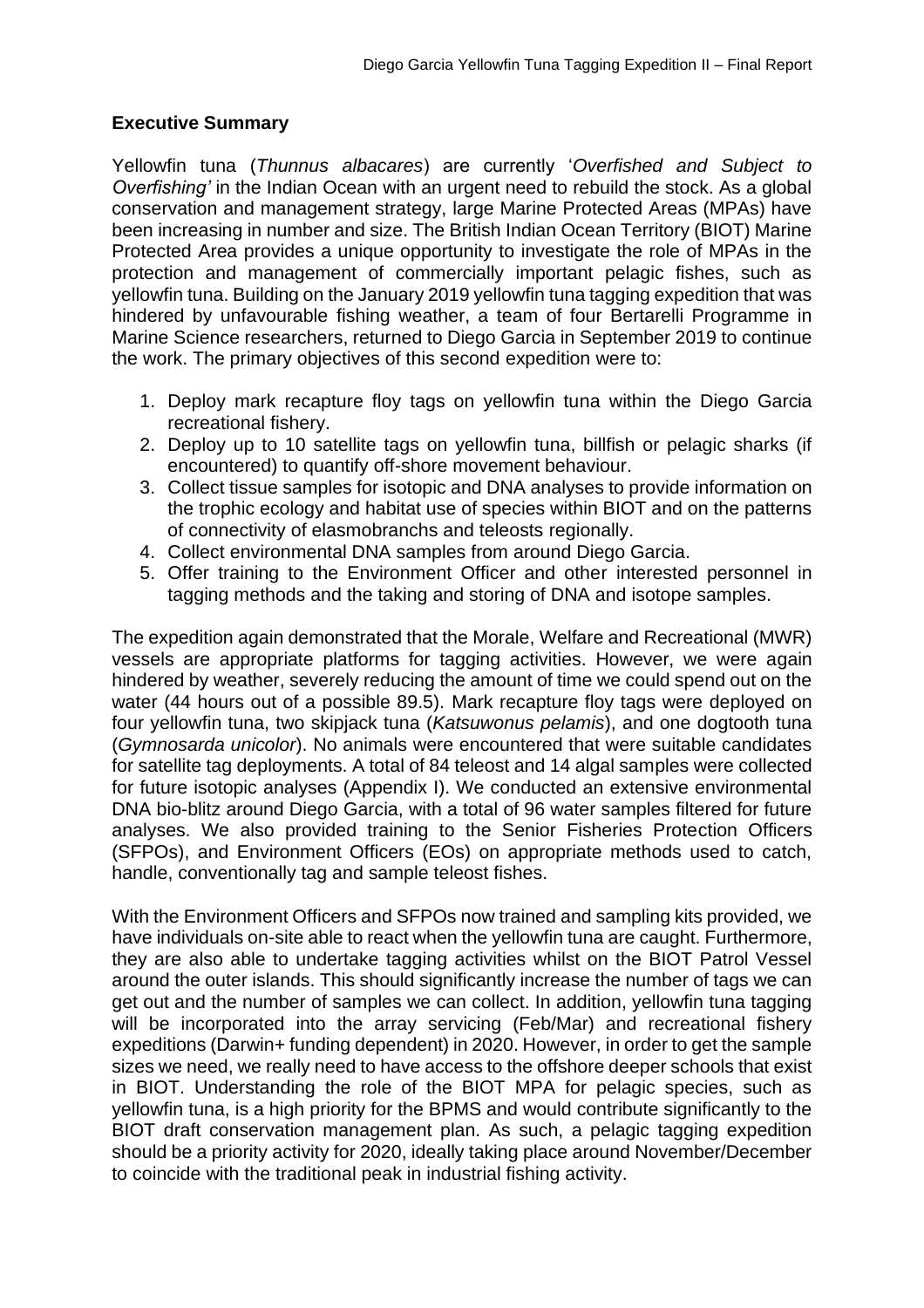## **Introduction**

Top predators are ecologically significant, yet many are threatened by anthropogenic pressures such as overexploitation (overfishing and illegal fishing). As a global conservation and management strategy, large Marine Protected Areas (MPAs) have been increasing in number and size with the goal of protecting reef and pelagic species and the ocean ecosystems they occupy. However, to date, few empirical studies have addressed their use and effectiveness for protecting pelagic animals. Thus, the British Indian Ocean Territory (BIOT), as an oceanic biodiversity hotspot in the centre of the Indian Ocean where highly migratory pelagic species aggregate at points during their life history, provides a unique opportunity to address this crucial knowledge gap.

Representatives from the Zoological Society of London (ZSL) and Stanford University have been deploying electronic tag technology on sharks and mantas within BIOT since 2013. They have also installed of a significant acoustic receiver array (currently 52 receiver elements) and tagged over 460 fish with four types of tag technology: acoustic, pop-up archival satellite (PAT), smart-positioning or temperature transmitting (SPOT) and biologging camera tags. The data these tags are providing is revealing how the archipelago's different habitats (i.e. lagoons, outer reefs, pelagic environments) shape the behavioural ecology and life history of a diverse range of shark and ray species (Carlisle et al. 2019; Williamson et al. submitted; Andrzejaczek et al. in prep; Jacoby et al. in prep). In addition, they are elucidating the roles that apex predators play in local focal webs (Curnick et al. 2019a). The ability to use these data to estimate spatial, temporal and population dynamics provide vital information that is necessary for protecting the region. Yet, research to date has been focused primarily on elasmobranch species, with only a handful of teleost species tagged so far.

In the Indian Ocean, the Indian Ocean Tuna Commission (IOTC) Working Party on Tropical Tunas (WPTT) has classified yellowfin tuna (*Thunnus albacares*, Near Threatened in the IUCN Red List of Threatened Species) as '*Overfished and Subject to Overfishing'*. Thus, yellowfin tuna are a priority species for the Bertarelli Programme in Marine Science (BPMS). To date, the BPMS team have only tagged a handful of yellowfin tuna within the BIOT MPA (Carlisle et al., 2019) but they are known to be present year-round across the MPA from the historical fisheries record (Curnick et al., in prep). Currently, yellowfin tuna are targeted by the recreational fishery around the island of Diego Garcia. We believe that this fishery could support a unique research opportunity and generate much needed data that would be of interest to science, managers and the IOTC. We undertook an expedition to Diego Garcia in January 2019 to trial a yellowfin tuna tagging project and start to quantify the ecological significance of the BIOT MPA for this commercially important pelagic species within the Indian Ocean. Unfortunately, we were unable to tag any yellowfin tuna on that expedition due to adverse weather conditions (see Curnick et al. 2019b). Thus, we revisited Diego Garcia in September 2019 to target yellowfin tuna around Diego Garcia once more.

## **Aims and Objectives**

After our unsuccessful expedition in January 2019, we analysed the historical fisheries data and sought local advice to find a more suitable time of the year to visit. A team of four BPMS researchers (David Curnick, ZSL; Nick Dunn, ZSL and Imperial College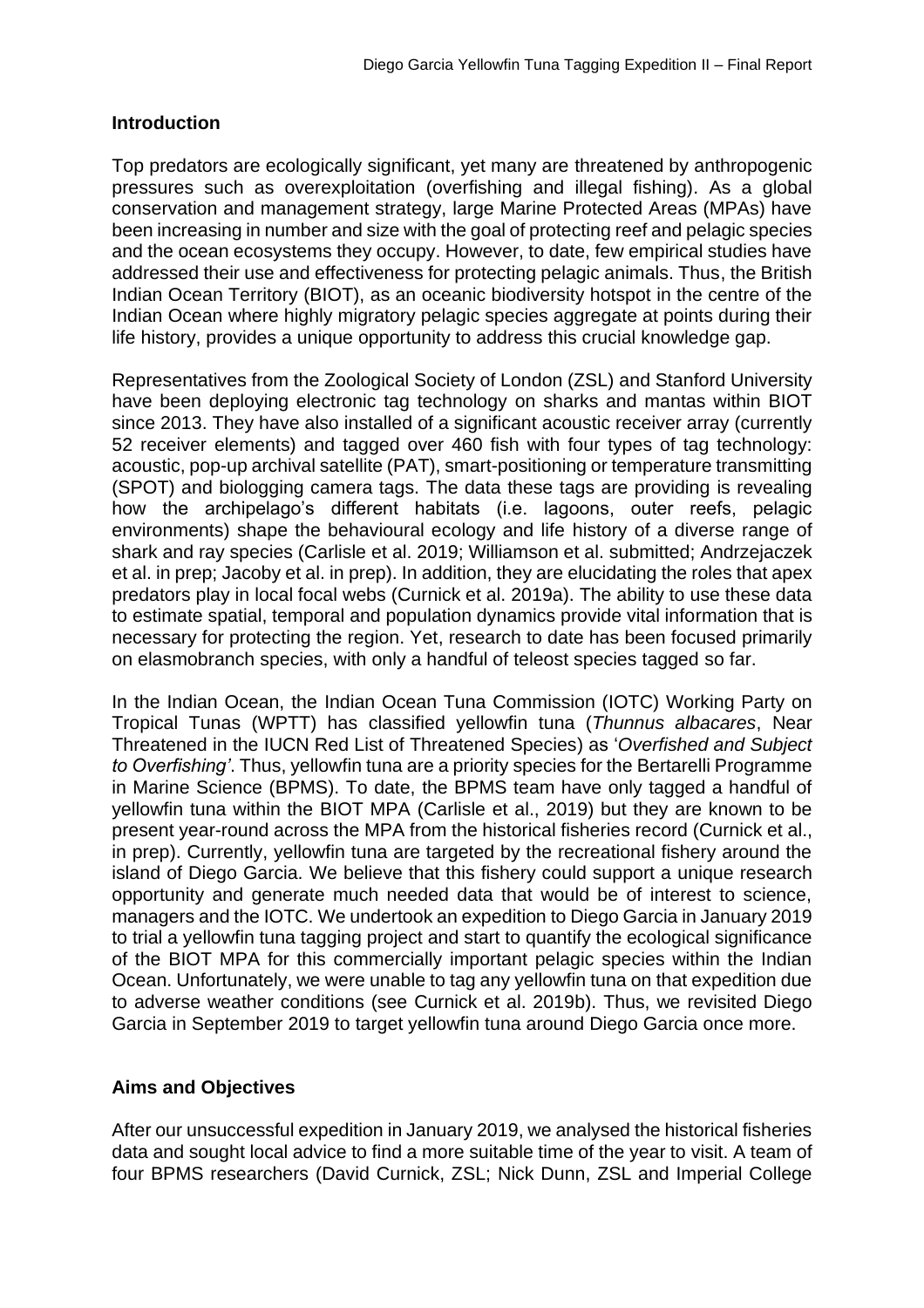London; Sammy Andrzejaczek, Stanford University; and Sam Weber, University of Exeter) subsequently visited Diego Garcia between the 3<sup>rd</sup> September and the 17<sup>th</sup> September 2019. The primary aim to of the expedition was to investigate the potential for the recreational fishery around Diego Garcia to serve as a source of valuable yearround base-led tuna data collection (tagging, morphometrics, and DNA and stable isotope samples). The primary objectives of this second pilot study were to:

- 1) Deploy mark recapture floy tags on yellowfin tuna (*Thunnus albacares*) within the Diego Garcia recreational fishery.
- 2) Deploy up to 10 satellite tags on yellowfin tuna, billfish or pelagic sharks (if encountered) to quantify off-shore movement behaviour.
- 3) Collect tissue samples for isotopic and DNA analyses to provide information on the trophic ecology and habitat use of species within BIOT and on the patterns of connectivity of elasmobranchs and teleosts across the Indian Ocean.
- 4) Collect environmental DNA samples from around Diego Garcia.
- 5) Offer training to the Environment Officer and other interested personnel in tagging methods and the taking and storing of DNA and isotope samples.

This project was undertaken under permit **BIOT0003SE19** granted by the UK Foreign and Commonwealth Office and the BIOT Administration.

## **Methods**

#### *Platforms*

As in January, we hired a Boston Whaler from the Morale, Welfare and Recreational (MWR) office on Diego Garcia. Although the vessel comes equipped with fishing rods and fishing tackle suitable for yellowfin tuna capture, we brought all of our own lures so we were not dependent on MWR resources. As well as bringing all of our own fishing lures, we also brought all the necessary tagging supplies and sampling equipment into the territory. Any additional resources required were sourced from the science store (vials and ethanol). The boat came with an experienced captain and deckhand and have a maximum capacity of seven people. As the science team consisted of four people, this enabled us to host one additional person onboard each day. The boat maintained constant radio contact with Port Operations and were not allowed beyond three nautical miles offshore from Diego Garcia. MWR boats are usually not permitted to head south beyond Donkey Gate, owing to a previous boating accident in the area. However, we were given special permission to go beyond Donkey Gate for the purposes of scientific research. The MWR boats are not able leave dock before 0730 and have to be back at the marina no later than 1800. Furthermore, the crews were not able to work longer than their contractual eight hours per day. Therefore, each day we planned to go out in two blocks of four hours each day (0730- 1130 and 1400-1800), knowing that there was the flexibility to extend to one eighthour block should the fish be biting.

#### *Fishing methods*

Upon arrival at the marina, we sought recommendations by MWR officials, fishers and the boat captains on where and when to fish. The primary fishing method was trolling, targeting depth breaks such as drop-offs or seamounts or along temperature breaks. A spread of five lures (using outriggers) varying in type, colour and size were towed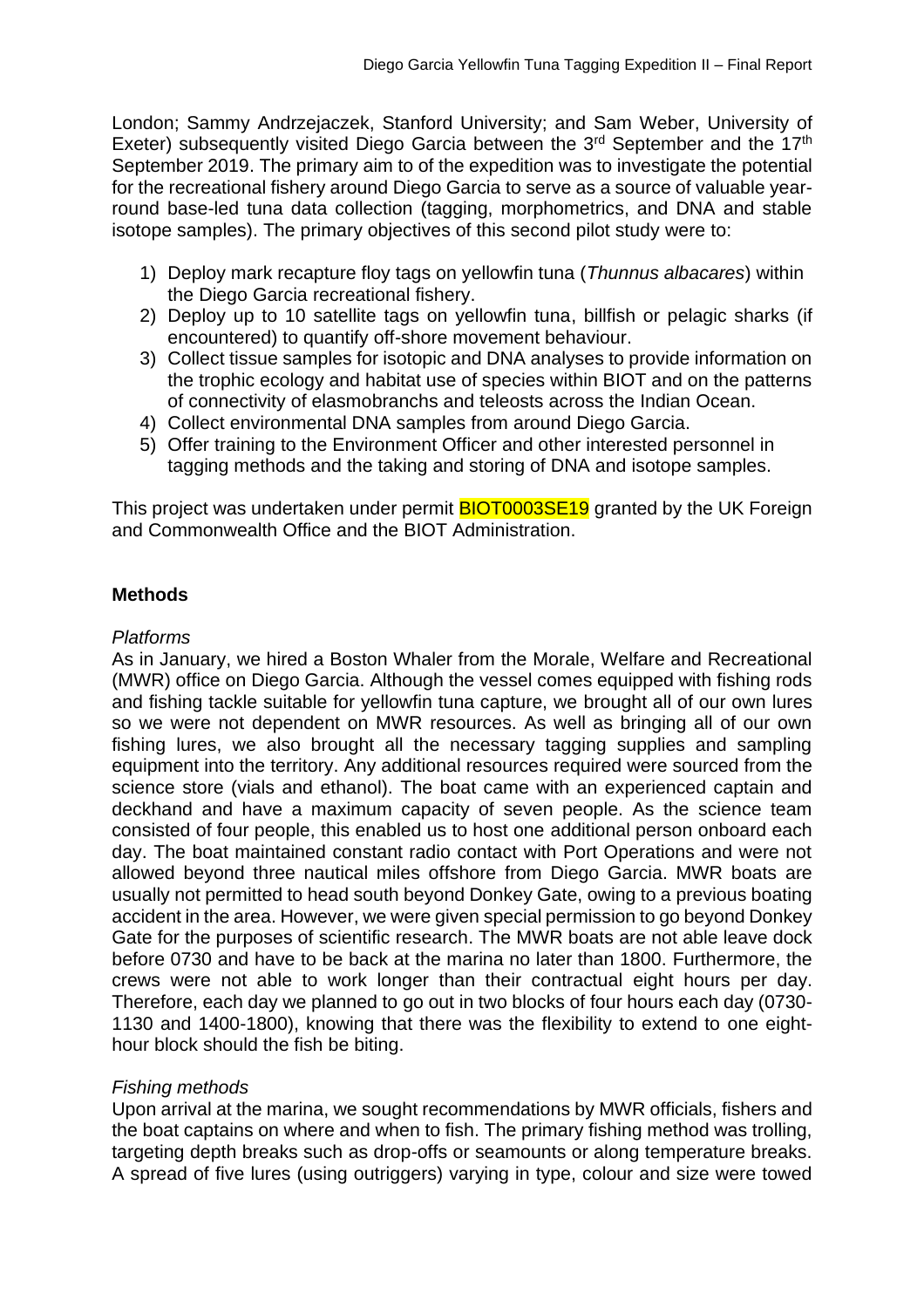behind the boat. These lures were trolled at different distances and depths. Cedar plugs, jets, feathers, and Rapalas were used with mono leaders and single hooks as to ensure as little physical damage to the fish as possible. In addition, we targeted areas of concentrated bird activity (booby and terns), a known indicator of tuna activity. However, we occasionally switched baited handlines for sharks when conditions were not conducive for tuna. We had initially planned to spend 12 days out on the water, totalling 89.5 hours of fishing time (Table 1).

#### *Tagging procedures*

To date, the team has deployed over 460 electronic tags in BIOT. Most of these tags have reported, indicating a high success with handling, tagging and releasing fish and elasmobranchs in the region. The September 2019 Diego Garcia tagging expedition focused on yellowfin tuna but other species were also caught. The following describes procedures carried out on all species caught, unless otherwise stated.

We used fishing techniques that minimised stress and risk to the animals and ensured that they were rapidly brought to the boat after being hooked. Once at the boat, all fish were carefully lifted onto the MWR vessel, using a supportive sling when necessary. For each animal caught, we collected basic morphometric data (length, sex, body condition) and muscle tissue samples for isotopic analysis (extracted from just below the first dorsal fin). Samples were stored immediately on ice before being transferred to a freezer within our accommodation on Diego Garcia at the end of the fishing session. Fin tissue samples were also collected from yellowfin (taken from a finlet) and sharks (taken from the first dorsal fin) and stored in 70% proof ethanol for subsequent DNA analyses. After all the data were collected, fish were released back into the water with total handling times kept below three minutes to minimise stress.

Any yellowfin tuna caught were tagged with two small mark recapture floy tag (Hallprint type: yellow PDATs (plastic tipped thick dart tags)), one at the base of the first dorsal fin on either side, with a bespoke PDAT stainless steel applicator. These tags are consistent with those used in previous IOTC tagging projects). In addition, larger tunas (>95cm), billfish or pelagic sharks encountered were to be tagged with MiniPAT satellite tags (Wildlife Computers). These satellite tags collect and archive data on depth, temperature, and light levels and detach from the tagged animal after a programmed period of time. Tags will then float to the surface and transmit data to the Argos system, providing information on the movements and habitat use of tagged animals. All tags were to be placed on for programmed durations of 4 (yellowfin tuna) or 12 months (billfish and sharks) to reveal long-term patterns of movements and connectivity. MiniPAT tags were to be attached to two small titanium darts with a reinforced leader – a method developed and refined by the Stanford team during their work on bluefin tuna in the Pacific. Darts are sterilized and then inserted into the dorsal musculature at the base of the dorsal fin. All procedures were approved by the ZSL Ethics committee.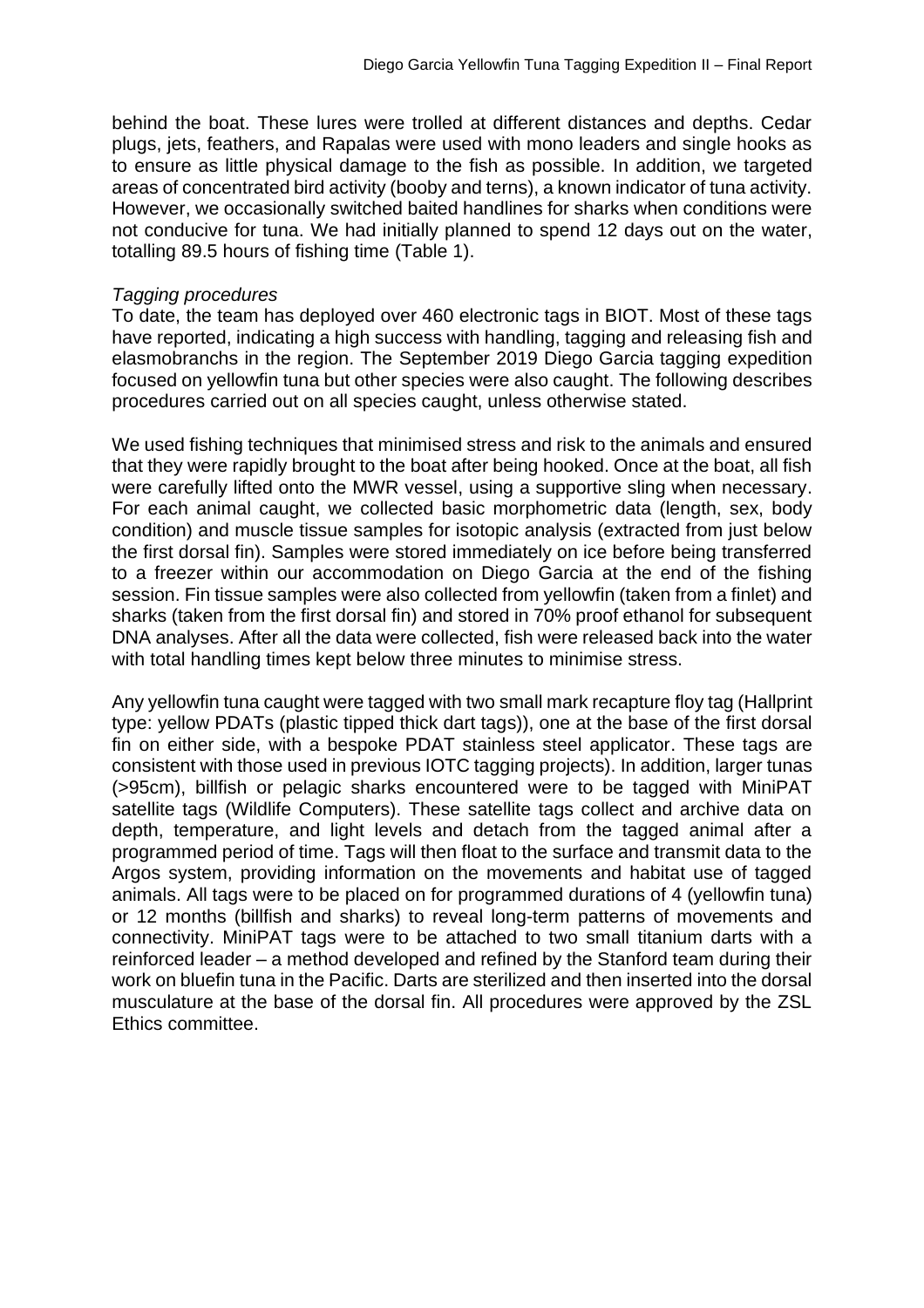#### Table 1. The planned body of work between the 3<sup>rd</sup> and the 17<sup>th</sup> September 2019 during the second Diego Garcia Yellowfin Tuna Tagging Trial

|       | Time   | Tuesday | Wednesday                               | Thursday         | Friday           | Saturday         | Sunday           | Monday                 | Tuesday          | Wednesday        | Thursday         | Friday           | Saturday         | Sunday           | Monday           | Tuesday    |  |
|-------|--------|---------|-----------------------------------------|------------------|------------------|------------------|------------------|------------------------|------------------|------------------|------------------|------------------|------------------|------------------|------------------|------------|--|
| Start | Finish |         | 03/09/2019 04/09/2019                   | 05/09/2019       | 06/09/2019       | 07/09/2019       | 08/09/2019       | 09/09/2019             | 10/09/2019       | 11/09/2019       | 12/09/2019       | 13/09/2019       | 14/09/2019       | 15/09/2019       | 16/09/2019       | 17/09/2019 |  |
| 07:30 | 08:00  |         |                                         |                  |                  |                  |                  |                        |                  |                  |                  |                  |                  |                  |                  |            |  |
| 08:00 | 08:30  |         |                                         |                  |                  |                  |                  |                        |                  |                  |                  |                  |                  |                  |                  |            |  |
| 08:30 | 09:00  |         |                                         |                  |                  |                  |                  |                        |                  |                  |                  |                  |                  |                  |                  |            |  |
| 09:00 | 09:30  |         | Tagging &  <br>Tagging &  <br>Tagging & | Tagging &        |                  | Tagging &        |                  | Tagging &<br>Tagging & | Tagging &        | Tagging &        | Tagging &        | Tagging &        |                  |                  |                  |            |  |
| 09:30 | 10:00  |         |                                         | eDNA<br>sampling | eDNA<br>sampling | eDNA<br>sampling | eDNA<br>sampling |                        | eDNA<br>sampling | eDNA<br>sampling | eDNA<br>sampling | eDNA<br>sampling | eDNA<br>sampling | eDNA<br>sampling | eDNA<br>sampling |            |  |
| 10:00 | 10:30  |         |                                         |                  |                  |                  |                  | Tagging &              |                  |                  |                  |                  |                  |                  |                  |            |  |
| 10:30 | 11:00  |         |                                         |                  |                  |                  |                  | eDNA<br>sampling       |                  |                  |                  |                  |                  |                  |                  |            |  |
| 11:00 | 11:30  |         |                                         |                  |                  |                  |                  |                        |                  |                  |                  |                  |                  |                  |                  |            |  |
| 11:30 | 12:00  |         |                                         |                  |                  |                  |                  |                        |                  |                  |                  |                  |                  |                  |                  |            |  |
| 12:00 | 12:30  |         |                                         |                  |                  |                  |                  |                        |                  |                  |                  |                  |                  |                  |                  |            |  |
| 12:30 | 13:00  |         | Orientation                             | Lunch            | Lunch            | Lunch            | Lunch            |                        | Lunch            | Lunch            | Lunch            | Lunch            | Lunch            | Lunch            | Lunch            | Fly out    |  |
| 13:00 | 13:30  |         |                                         |                  |                  |                  |                  |                        |                  |                  |                  |                  |                  |                  |                  |            |  |
| 13:30 | 14:00  |         |                                         |                  |                  |                  |                  |                        |                  |                  |                  |                  |                  |                  |                  |            |  |
| 14:00 | 14:30  |         |                                         |                  |                  |                  |                  |                        |                  |                  |                  |                  |                  |                  |                  |            |  |
| 14:30 | 15:00  |         |                                         |                  |                  |                  |                  | Lunch                  |                  |                  |                  |                  |                  |                  |                  |            |  |
| 15:00 | 15:30  | Fly In  |                                         |                  |                  |                  |                  |                        |                  |                  |                  |                  |                  |                  |                  |            |  |
| 15:30 | 16:00  |         |                                         | Tagging &        | Tagging &        | Tagging &        | Tagging &        |                        | Tagging &        | Tagging &        | Tagging &        | Tagging &        | Tagging &        | Tagging &        | Pack-up          |            |  |
| 16:00 | 16:30  |         |                                         | eDNA             | eDNA             | eDNA             | eDNA             | Science                | eDNA             | eDNA             | eDNA             | eDNA             | eDNA             | eDNA             | and<br>debrief   |            |  |
| 16:30 | 17:00  |         |                                         |                  |                  | sampling         | sampling         | sampling               | sampling         | Talk             | sampling         | sampling         | sampling         | sampling         | sampling         | sampling   |  |
| 17:00 | 17:30  |         |                                         |                  |                  |                  |                  |                        |                  |                  |                  |                  |                  |                  |                  |            |  |
| 17:30 | 18:00  |         |                                         |                  |                  |                  |                  |                        |                  |                  |                  |                  |                  |                  |                  |            |  |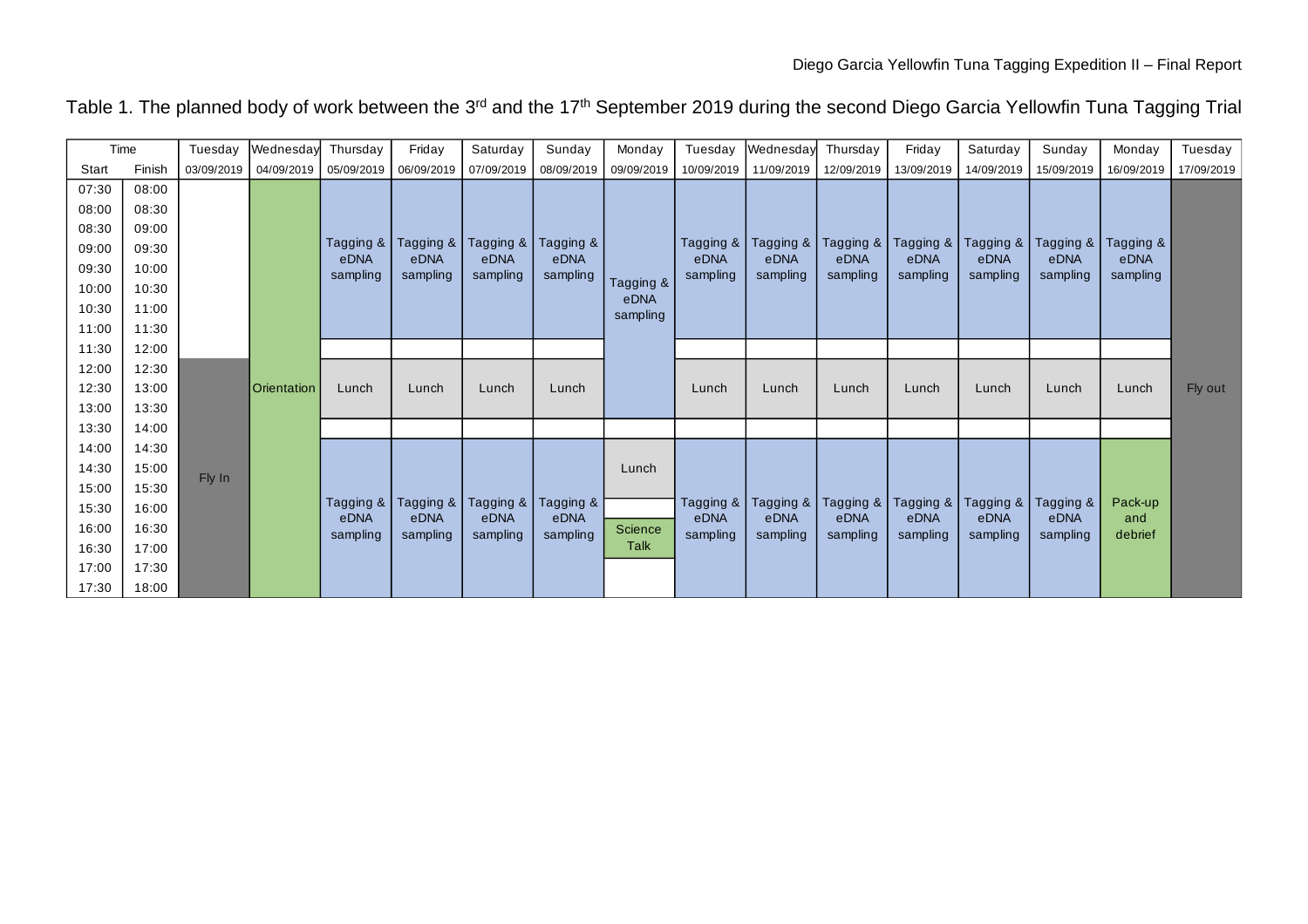|  | Table 2. The realised body of work between the 3 <sup>rd</sup> and the 17 <sup>th</sup> September 2019 during the second Diego Garcia Yellowfin Tuna Tagging Trial |  |
|--|--------------------------------------------------------------------------------------------------------------------------------------------------------------------|--|
|  |                                                                                                                                                                    |  |

|       | Time   | Tuesday    | Wednesday   | Thursday                  | Friday         | Saturday           | Sunday            | Monday           | Tuesday          | Wednesday        | Thursday          | Friday           | Saturday        | Sunday                     | Monday               | Tuesday    |
|-------|--------|------------|-------------|---------------------------|----------------|--------------------|-------------------|------------------|------------------|------------------|-------------------|------------------|-----------------|----------------------------|----------------------|------------|
| Start | Finish | 03/09/2019 | 04/09/2019  | 05/09/2019                | 06/09/2019     | 07/09/2019         | 08/09/2019        | 09/09/2019       | 10/09/2019       | 11/09/2019       | 12/09/2019        | 13/09/2019       | 14/09/2019      | 15/09/2019                 | 16/09/2019           | 17/09/2019 |
| 07:30 | 08:00  |            |             |                           |                |                    |                   |                  |                  |                  |                   |                  |                 |                            |                      |            |
| 08:00 | 08:30  |            |             |                           |                |                    |                   |                  |                  |                  |                   |                  |                 |                            |                      |            |
| 08:30 | 09:00  |            |             | Adverser                  |                |                    |                   |                  |                  |                  |                   |                  |                 | <b>Adverse</b>             |                      |            |
| 09:00 | 09:30  |            |             | Weather                   | <b>Adverse</b> | <b>Adverse</b>     | Tagging &         | Tagging &        | Tagging &        | <b>Adverse</b>   | Tagging &         |                  | <b>Adverser</b> | Weather                    |                      |            |
| 09:30 | 10:00  |            |             | (Brit Rep                 | Weather        | Weather            | eDNA<br>sampling  | eDNA<br>sampling | eDNA<br>sampling | Weather          | eDNA<br>sampling  | Tagging &        | Weather         | (turtle and<br>shark cove, | Pack-up              |            |
| 10:00 | 10:30  |            |             | meeting)                  |                |                    |                   |                  |                  |                  |                   | eDNA<br>sampling |                 | sampling)                  |                      |            |
| 10:30 | 11:00  |            |             |                           |                |                    |                   |                  |                  |                  |                   |                  |                 |                            |                      |            |
| 11:00 | 11:30  |            |             |                           |                |                    |                   |                  |                  |                  |                   |                  |                 |                            |                      |            |
| 11:30 | 12:00  |            |             |                           |                |                    |                   |                  |                  |                  |                   |                  |                 |                            |                      |            |
| 12:00 | 12:30  |            |             |                           |                |                    |                   |                  |                  |                  |                   |                  |                 |                            |                      |            |
| 12:30 | 13:00  |            | Orientation | Lunch                     | Lunch          | Lunch              | Lunch             | Lunch            | Lunch            | Lunch            | Lunch             | Lunch            | Lunch           | Lunch                      | Lunch                | Fly out    |
| 13:00 | 13:30  |            |             |                           |                |                    |                   |                  |                  |                  |                   |                  |                 |                            |                      |            |
| 13:30 | 14:00  |            |             |                           |                |                    |                   |                  |                  |                  |                   |                  |                 |                            |                      |            |
| 14:00 | 14:30  |            |             |                           |                |                    |                   |                  |                  |                  |                   |                  |                 |                            |                      |            |
| 14:30 | 15:00  |            |             |                           |                |                    |                   |                  |                  |                  |                   |                  |                 |                            |                      |            |
| 15:00 | 15:30  | Fly In     |             | <b>Adverse</b><br>Weather |                | <b>Adverse</b>     |                   |                  |                  |                  |                   |                  |                 |                            | Land<br>based        |            |
| 15:30 | 16:00  |            |             | turtle cove               | Adverse        | Weather            | Tagging &<br>eDNA | Tagging &        | <b>Adverse</b>   | Tagging &        | Tagging &<br>eDNA | <b>Tagging</b>   | Tagging         | <b>Adverse</b>             | Tagging &            |            |
| 16:00 | 16:30  |            |             | and                       | Weather        | (shark<br>cove and | sampling          | eDNA<br>sampling | Weather          | eDNA<br>sampling | sampling          | (shark)          | (shark)         | <b>Weather</b>             | eDNA                 |            |
| 16:30 | 17:00  |            |             | banyan<br>cemetry)        |                | plantation)        |                   |                  |                  |                  |                   |                  |                 |                            | sampling<br>training |            |
| 17:00 | 17:30  |            |             |                           |                |                    |                   |                  |                  |                  |                   |                  |                 |                            |                      |            |
| 17:30 | 18:00  |            |             |                           |                |                    |                   |                  |                  |                  |                   |                  |                 |                            |                      |            |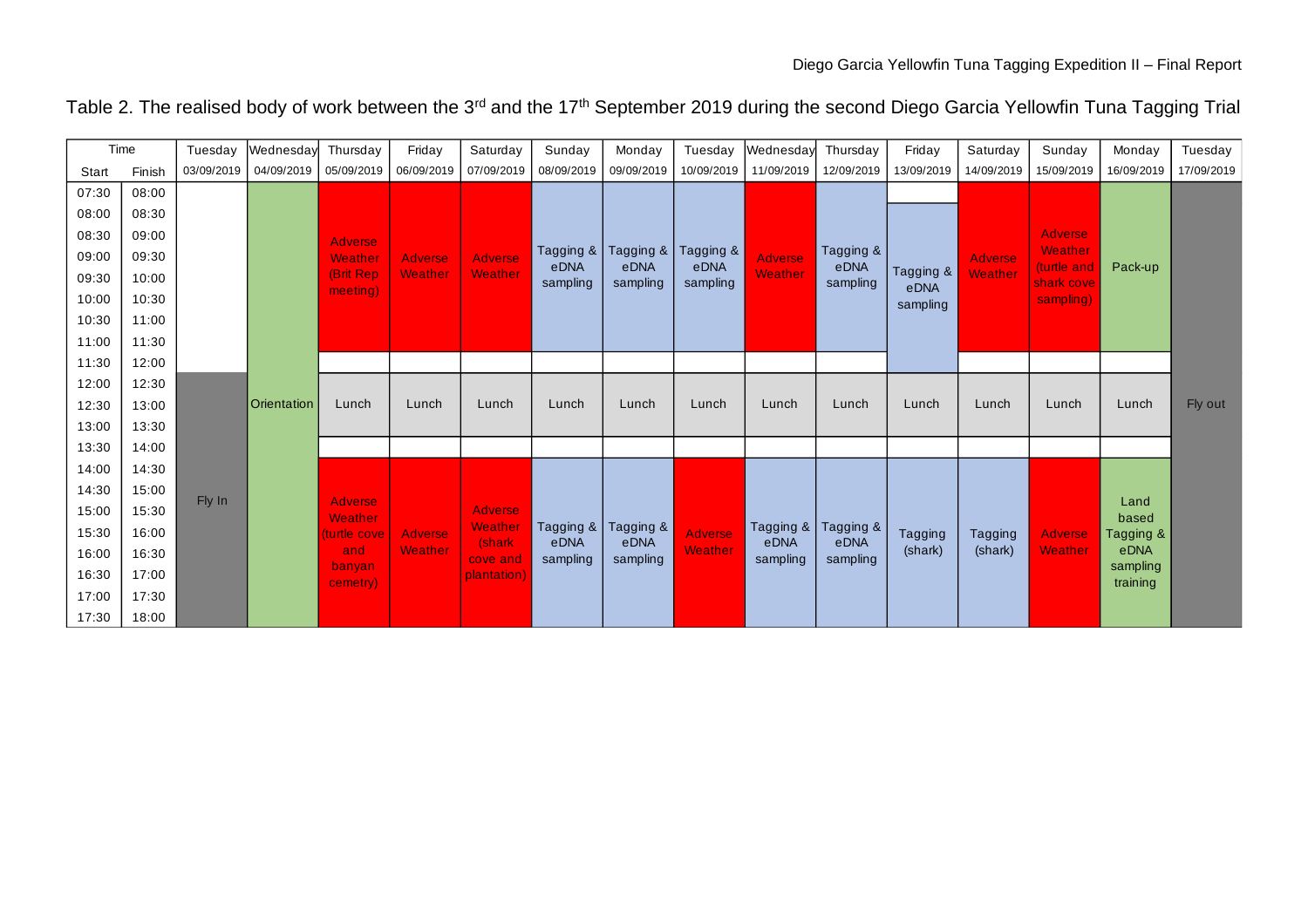## *Environmental DNA sampling*

At each sampling location, the GPS coordinates were recorded, and two 5-litre water samples were collected. A Niskin water sampling bottle was deployed from the MWR boat to 40m below the surface for the collection of the first water sample. The Niskin bottle was then brought back to the surface and the water sample within poured into a 5L container and stored in a cool box on ice. The Niskin bottle was then washed in surface water before collecting a sample of the surface water, which was also poured into another container and placed in the cool box on ice. Filtration of the water samples took place on land, within three hours of water collection. The container was shaken well to mix the contents and three subsamples of 1L were filtered through sterivex filter capsules using a vacuum pump. Upon completion, the filters were run dry, the outlet end was capped and 2.5mL Longmire's buffer was added to the capsule to preserve any eDNA. The inlet was then capped, and each filter was placed in an individual 100mL WhirlPak bag. A negative control of 500mL filtered fresh water was run every other day.

After filtration, each 5L container was washed thoroughly with a 50% bleach solution, followed by rinsing with filtered fresh water to remove any residue. Individual tubes were used for each filtration and these were also washed with bleach and rinsed before being used again. Nitrile gloves and a lab coat was worn at all times during filtration.

## **Outcomes**

Due to a number of days of adverse weather, namely wind and thunderstorms, we were only able to fish for a total of 44 hours (Table 2). This was about half what we had planned (89.5 hours). This significantly impacted our ability to reach many of our original objectives. Furthermore, as yellowfin tuna, like most pelagic predators, are more likely to be caught when the water is cooler and the sea slightly rougher, being unable to fish during such conditions was prohibitive. Reporting against our original objectives, the outcomes of the expedition are:

## *Objective 1: Deploy mark recapture floy tags on yellowfin tuna within the Diego Garcia recreational fishery.*

Following the same protocol we developed in January, we deployed mark recapture floy tags on four yellowfin tuna, two skipjack tuna (*Katsuwonus pelamis*) and one dogtooth tuna (*Gymnosarda unicolor*) (Figure 1). For yellowfin, two conventional tags were inserted at the base of the first dorsal fin (one on either side) to safeguard against tag loss or shedding. Tags were marked with a unique code identifier (e.g. UK000100), a reference to the location of initial tagging and group responsible (BIOT/BPMS), and a contact email address for reporting its recapture. As skipjack and dogtooth tuna were not the primary focus, just one mark recapture tag was deployed on each.

## *Objective 2: Deploy up to 10 satellite tags on yellowfin tuna, billfish or pelagic sharks*

Unfortunately, no suitable fish were caught during this expedition and therefore no satellite tags were deployed. As a result, these tags are now being stored for a future BIOT tagging expedition. As we were not focussed on sharks on this expedition, we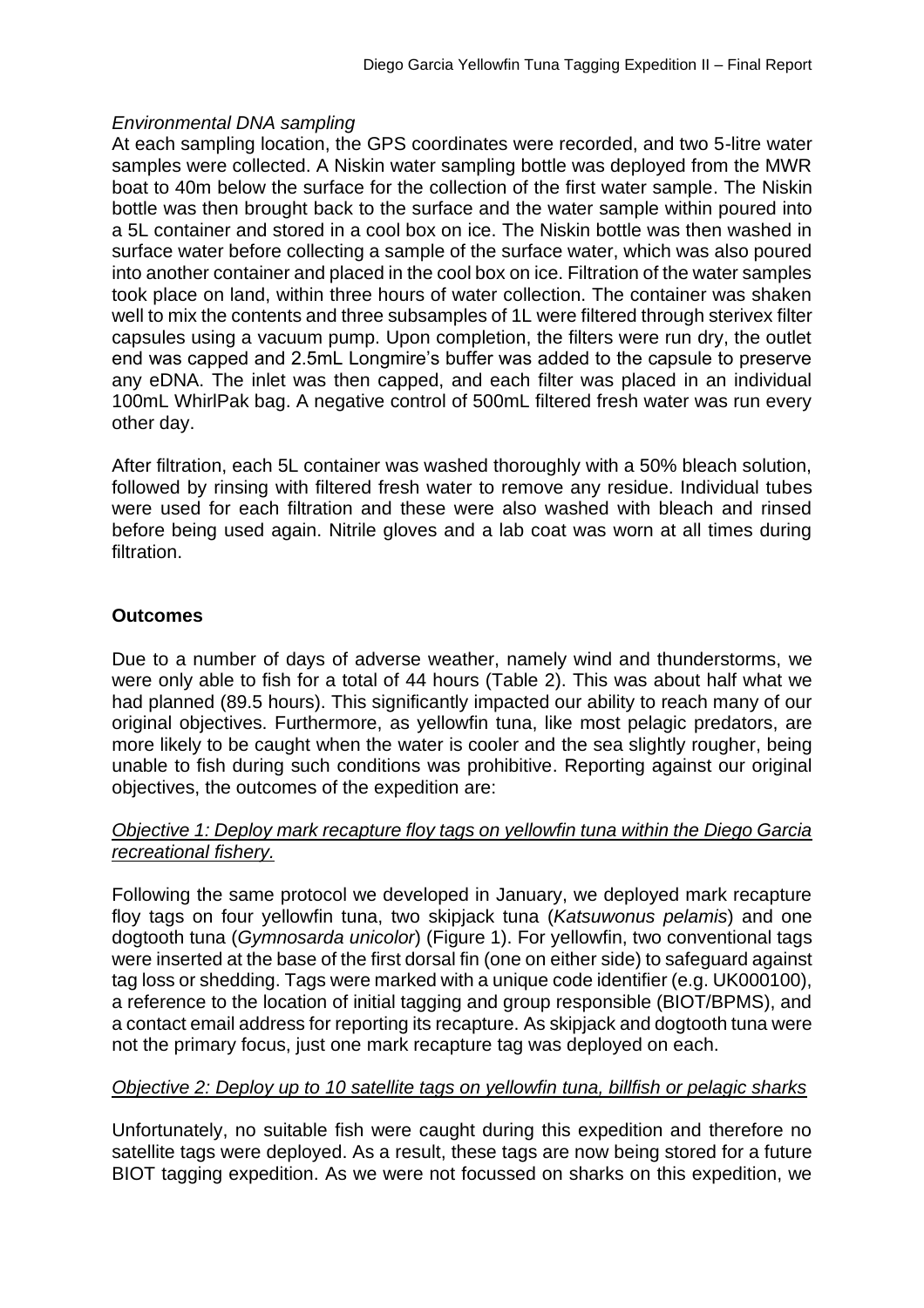did not prioritise shark fishing activities. However, we still believe Diego Garcia represents an excellent opportunity to tag sharks, especially reef sharks, given the high densities observed.



Figure 1. Trolling on one of the MWR Boston Whalers around Diego Garcia (left) and attaching a mark recapture tag to a yellowfin tuna *Thunnus albacares* (right).

*Objective 3: Collect tissue samples for isotopic and DNA analyses to provide information on the trophic ecology and habitat use of species within BIOT and on the patterns of connectivity of elasmobranchs and teleosts across the Indian Ocean.* 

A total of 84 fish isotope samples were collected from 11 teleost species including yellowfin tuna, dogtooth tuna, skipjack tuna, kawakawa (*Euthynnus affinis*), great barracuda (*Sphyraena barracuda*), wahoo (*Acanthocybium solandri*), rainbow runner (*Elagatis bipinnulata*), green jobfish (*Aprion virescens*) and red snapper (*Lutjanus sebae*; Appendix I). Additionally, 14 algae samples were taken from inside the lagoon. Samples have been taken back to the Institute of Zoology, Zoological Society of London and stored in -40°C freezers before being sent off for analysis. These data will contribute to our ongoing collaborative research project on trophic ecology in the BIOT MPA (e.g. Curnick et al. 2019a). In addition, we collected heart samples from three kawakawa for later mRNA analyses at Stanford University.

#### *Objective 4: Collect environmental DNA samples from around Diego Garcia.*

Water samples were collected from 20 locations around Diego Garcia, 12 of these included samples taken from the surface and at 40m. At eight locations only surface water was collected, six of these were inside the lagoon and two outside the lagoon (Figure 2). Samples were filtered in 1L triplicates, resulting in a total of 96 sample filters.

DNA will be extracted from filters using Qiagen's Blood & Tissue DNA extraction kit, following the methods developed by Spens et al. (2017). After quantification of total DNA using a QuBit fluorometer, metabarcoding will be performed using the MiFish primers (Miya et al. 2015). These primers target a section of the 12S mitochondrial gene of fish and both the universal set of primers and the elasmobranch-specific set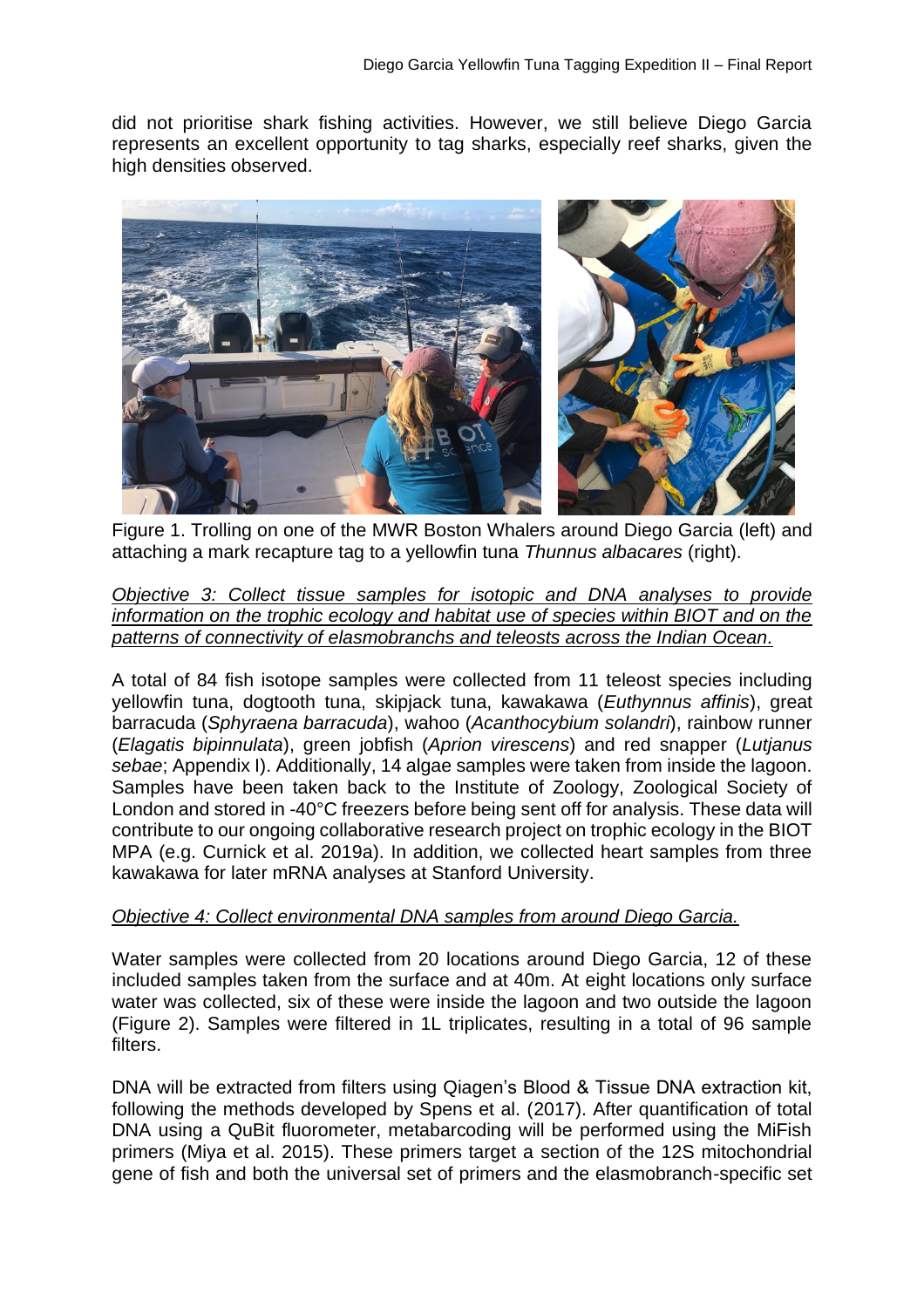will be used. DNA will be sequenced using the Illumina MiSeq and sequences will be analysed using the MiFish bioinformatics pipeline.



Figure 2. Locations for each eDNA sampling event around Diego Garcia. Surface samples are represented by squares, with lagoon samples in green and outer samples in red. Locations for samples taken at 40m are shown as blue crosses.

## *Objective 5: Offer training to the Environment Officer and other interested personnel in tagging methods and the taking and storing of DNA and isotope samples.*

We provided training to the Senior Fisheries Protection Officers (SFPOs) (John Caddle and Yolanda Barnes), and Environment Officers (EOs) (Harri Morrall and Nadine Atchison-Balmond) on appropriate methods used to catch, handle, conventionally tag and sample teleost fishes. Two tagging and sampling kits were left with the EOs and SFPOs. One to be kept on Diego Garcia and one to be taken on the BIOT Patrol Vessel. Tagging and sampling protocols (Appendix II) and electronic data sheets have also been provided.

## **Added value**

Whilst we were on the island, we were also able to discuss options for reducing the ecological impact of the recreational fishery and provided some guidance on possible minimum landing sizes for focal species to the EO. Furthermore, we were also able to discuss options for sampling seized illegal, unreported and regulated (IUU) catches. This came after a recent seizure where samples had been opportunistically taken by The EO and SFPO at the time (which will be shipped to ZSL for analyses once CITES permits have been acquired). The standardise this process, sampling equipment for IUU catches was provided and IUU sampling protocols developed (Appendix III).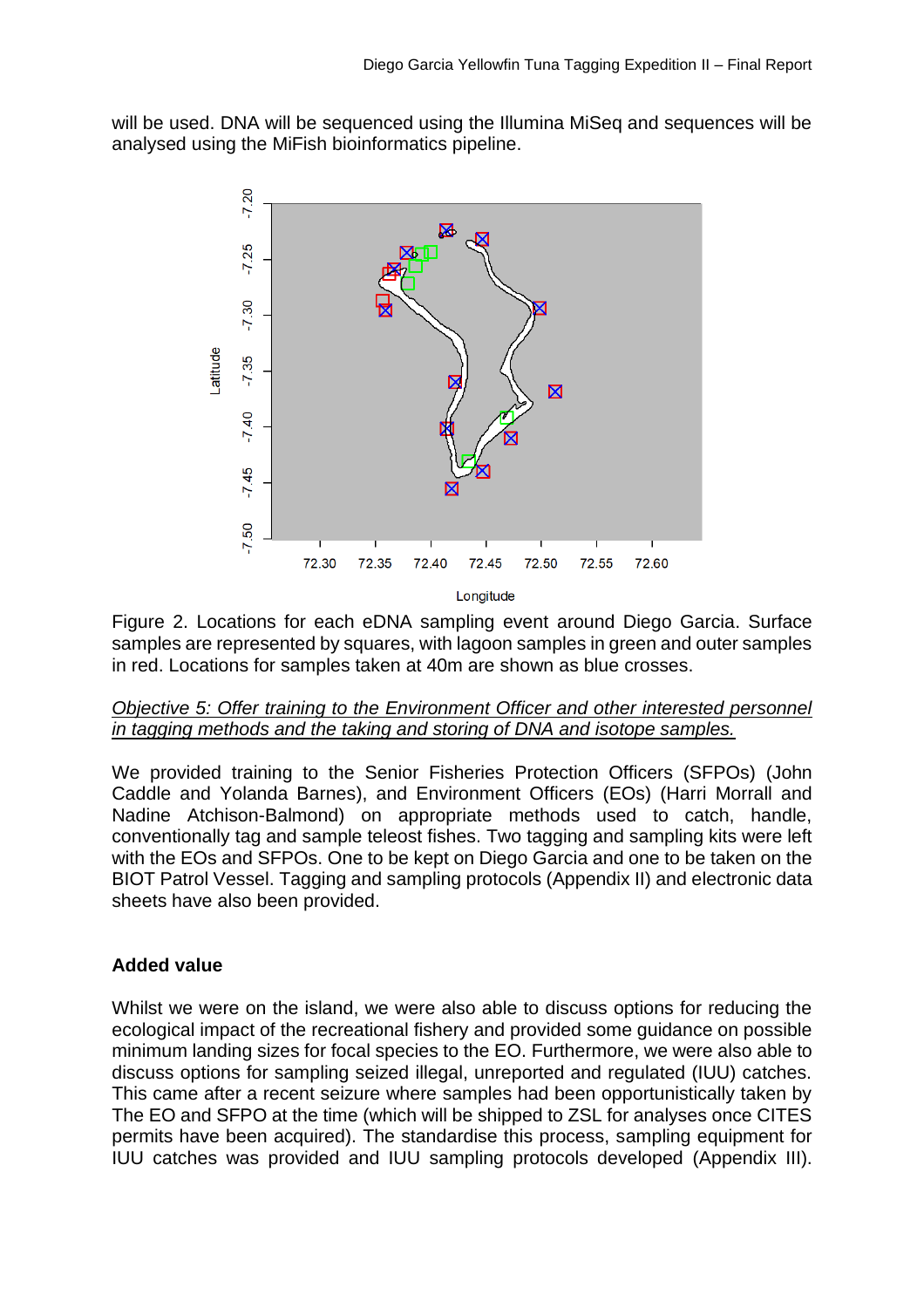These protocols are now with the SFPOs and EOs to be implemented during the next seizure.

This expedition also provided the opportunity for some valuable knowledge exchange between UK Overseas Territories researchers across the Blue Belt programme. With Dr Sam Weber bringing his experience of running a large tagging programme around Ascension Island, we were able to learn from their project and also develop future projects bringing our two extensive datasets together. We would highly recommend that future expeditions consider bringing researchers from other UK Overseas Territories and reciprocal exchanges be tabled.

Two blogs were also written and are available [here](https://www.zsl.org/blogs/chagos-expedition)

## **Recommendations and next steps**

Unfortunately, our visit again coincided with unfavourable weather conditions and an absence of fish. Indeed, data from the recreational fishery in August (just before we arrived) showed that on the 14 days they went out trolling, they caught yellowfin tuna on 12 occasions, averaging more than four fish a day. Despite using the same captains, boats and methods, we were unfortunate not to encounter more fish. The patchy nature of this fishery and the low bad weather threshold for stopping all small boat activities, makes a solely expedition-based yellowfin tagging approach around Diego Garcia financially and logistically inefficient. With the Environment Officers and SFPOs now trained, we have individuals on-site able to react when the yellowfin tuna are present. Furthermore, they are also able to undertake tagging activities whilst on the BIOT Patrol Vessel around the outer islands. This should significantly increase the number of tags we can get out and the number of samples we can collect. In addition, yellowfin tuna tagging will be incorporated into the array servicing (Feb/Mar) and recreational fishery expeditions (Darwin+ funding dependent) in 2020.

However, in order to get the sample sizes we need, we really need to have access to the offshore deeper schools that exist in BIOT. Understanding the role of the BIOT MPA for pelagic species, such as yellowfin tuna, is a high priority for the BPMS and would contribute significantly to the BIOT draft conservation management plan. As such, a pelagic tagging expedition should be a priority activity for 2020, ideally taking place around November/December to coincide with the traditional peak in industrial fishing activity (Dunn & Curnick, 2019).

## **Acknowledgements**

This work was funded through the Bertarelli Programme in Marine Science. We would like to thank the BIOT Administration for granting us permission to undertake the research, the military personnel on Diego Garcia for their support during fieldwork and the boat captains and deckhands on the Boston Whalers for taking us out each day. We would especially like to thank Commander Kay Burbidge, Major Lee Mildener, Nadine Atchison-Balmond, Harri Morrall, Samuel Bullen, Linsey Billing and Mary Grace Dumlao for all of their assistance.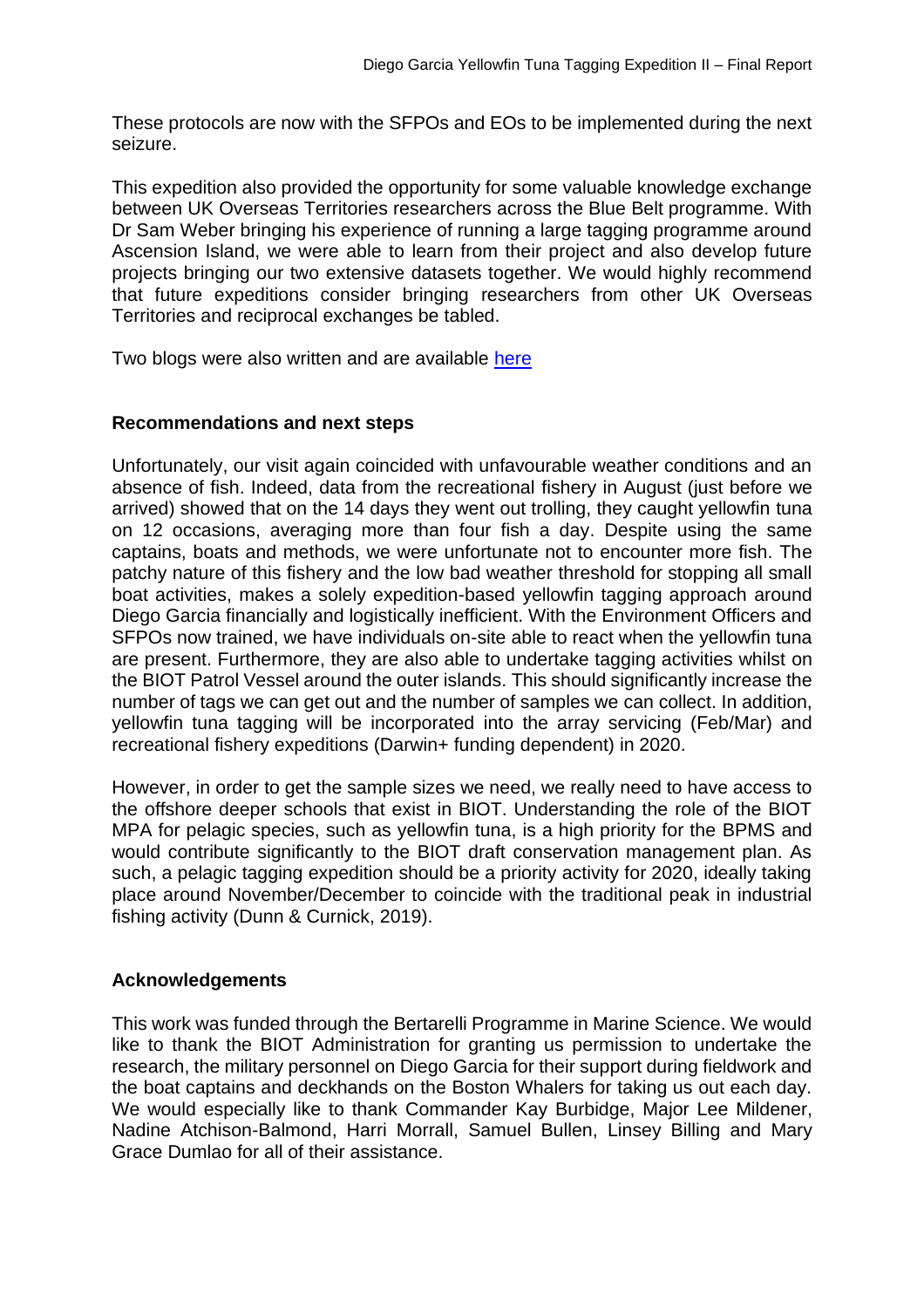## **References**

- Andrzejaczek, S., Castleton, M., Carlisle, A., Chapple TK., Curnick, DJ., Jacoby, D., Schallert, R., Tickler, D & Block, B.A. Individual variation in residency and regional movements of reef manta rays *Mobula alfredi* in a large marine protected area. *In prep.*
- Carlisle, AB., Tickler, D., Dale, JJ., Ferretti, F., Curnick, DJ., Chapple, TK., Schallert, RJ., Castleton, M. and Block, B.A., 2019. Estimating space use of mobile fishes in a large marine protected area with methodological considerations in acoustic array design. *Frontiers in Marine Science*, 6, p.256.
- Curnick, DJ., Collen, B., Koldewey, HJ., Jones, KE., Kemp, K. & Ferretti, F. Interactions between a large marine protected area, pelagic tuna and associated fisheries. *In prep.*
- Curnick, DJ., Gollock, M., Schallert, R. & Hussey, N. 2019a. Evidence of dynamic resource partitioning between two sympatric reef shark species. *Journal of Fish Biology. doi: 10.1111/jfb.13938.*
- Curnick, DJ., Arida, R., Chapple, TK., Schallert, RJ. 2019b. Diego Garcia Yellowfin Tuna Tagging Expedition - Final Report, February 2019
- Dunn, N. and Curnick, DJ., 2019. Using historical fisheries data to predict tuna distribution within the British Indian Ocean Territory Marine Protected Area, and implications for its management. *Aquatic Conservation: Marine and Freshwater Ecosystems.*
- Jacoby, D., Ferretti, F., Carlisle, A., Dale, JJ., Chapple, T., Curnick, DJ., Schallert, R., Tickler, D. & Block, BA. Shark movement ecology to inform management. *In prep.*
- Miya, M., Sato, Y., Fukunaga, T., Sado, T., Poulsen, J.Y., Sato, K., Minamoto, T., Yamamoto, S., Yamanaka, H., Araki, H. and Kondoh, M., 2015. MiFish, a set of universal PCR primers for metabarcoding environmental DNA from fishes: detection of more than 230 subtropical marine species. *Royal Society open science*, 2(7), p.150088.
- Spens, J., Evans, A.R., Halfmaerten, D., Knudsen, S.W., Sengupta, M.E., Mak, S.S., Sigsgaard, E.E. and Hellström, M., 2017. Comparison of capture and storage methods for aqueous macrobial eDNA using an optimized extraction protocol: advantage of enclosed filter. *Methods in Ecology and Evolution*, 8(5), pp.635-645.
- Williamson, MJ., Tebbs, EJ., Dawson, TP., Curnick, DJ., Ferretti, F., Carlisle, AB., Chapple, TK., Schallert, RJ., Tickler, DM., Block, BA. & Jacoby, DMP. Temporal resource partitioning in reef sharks confirmed through gap analysis of acoustic tracking data. *Movement Ecology. Submitted.*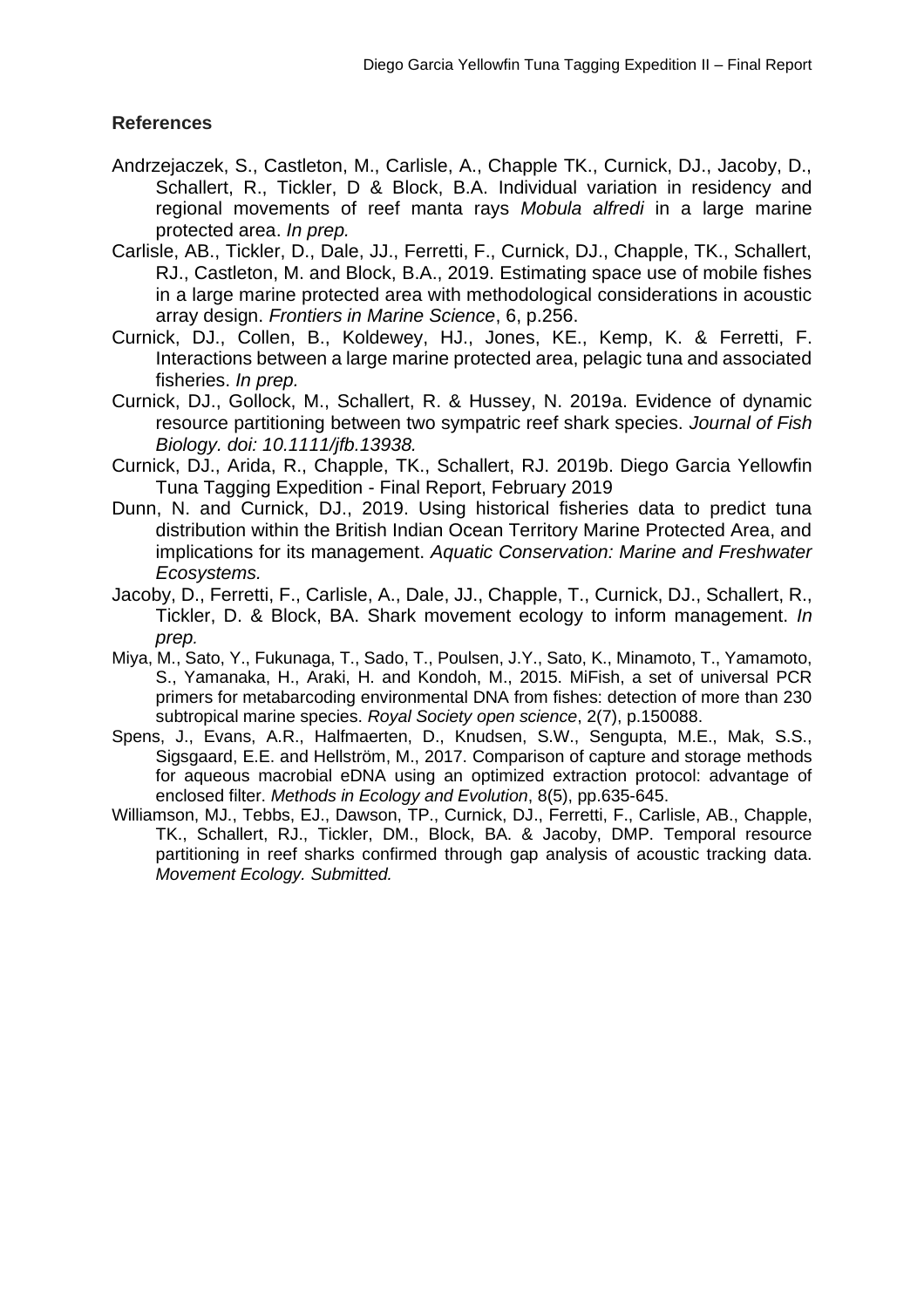## **Appendices**

Appendix I. Isotope samples taken during the September 2019 Diego Garcia yellowfin tuna tagging expedition. FL denotes fork length (cm).

| <b>Common name</b> | Latin name             | <b>Date</b><br>sampled | <b>Fork length</b><br>(cm) | <b>Isotope</b><br>sample |
|--------------------|------------------------|------------------------|----------------------------|--------------------------|
| Kawakawa           | Euthynnus affinis      | 08/09/2019             | 39.5                       | Muscle                   |
| Rainbow runner     | Elagatis bipinnulata   | 08/09/2019             | 46                         | Muscle                   |
| Skipjack tuna      | Katsuwonus pelamis     | 08/09/2019             | 57                         | Muscle                   |
| Skipjack tuna      | Katsuwonus pelamis     | 08/09/2019             | 64                         | Muscle                   |
| Skipjack tuna      | Katsuwonus pelamis     | 08/09/2019             | 47                         | Muscle                   |
| Skipjack tuna      | Katsuwonus pelamis     | 08/09/2019             | 59                         | Muscle                   |
| Skipjack tuna      | Katsuwonus pelamis     | 08/09/2019             | 60                         | Muscle                   |
| Skipjack tuna      | Katsuwonus pelamis     | 08/09/2019             | 63                         | Muscle                   |
| Skipjack tuna      | Katsuwonus pelamis     | 08/09/2019             | 52                         | Muscle                   |
| <b>Baitfish</b>    | Clupidae               | 08/09/2019             |                            | Muscle                   |
| <b>Baitfish</b>    | Clupidae               | 08/09/2019             |                            | Muscle                   |
| <b>Baitfish</b>    | Clupidae               | 08/09/2019             |                            | Muscle                   |
| Green Jobfish      | Aprion virescens       | 09/09/2019             | 58                         | Muscle                   |
| Kawakawa           | Euthynnus affinis      | 09/09/2019             | 52                         | Muscle                   |
| Kawakawa           | Euthynnus affinis      | 09/09/2019             | 48                         | Muscle                   |
| Kawakawa           | Euthynnus affinis      | 09/09/2019             | 49                         | Muscle                   |
| Kawakawa           | Euthynnus affinis      | 09/09/2019             | 47                         | Muscle                   |
| Rainbow runner     | Elagatis bipinnulata   | 09/09/2019             | 47                         | Muscle                   |
| Rainbow runner     | Elagatis bipinnulata   | 09/09/2019             | 44                         | Muscle                   |
| Rainbow runner     | Elagatis bipinnulata   | 09/09/2019             | 44                         | Muscle                   |
| Wahoo              | Acanthocybium solandri | 09/09/2019             | 108                        | Muscle                   |
| Dogtooth Tuna      | Gymnosarda unicolor    | 10/09/2019             | 97                         | Muscle                   |
| Kawakawa           | Euthynnus affinis      | 10/09/2019             | 47                         | Muscle                   |
| Kawakawa           | Euthynnus affinis      | 10/09/2019             | 50                         | Muscle                   |
| Kawakawa           | Euthynnus affinis      | 10/09/2019             | 46                         | Muscle                   |
| Kawakawa           | Euthynnus affinis      | 10/09/2019             | 47                         | Muscle                   |
| Kawakawa           | Euthynnus affinis      | 10/09/2019             | 36                         | Muscle                   |
| Kawakawa           | Euthynnus affinis      | 10/09/2019             | 38                         | Muscle                   |
| Kawakawa           | Euthynnus affinis      | 10/09/2019             | 54                         | Muscle                   |
| Kawakawa           | Euthynnus affinis      | 10/09/2019             | 52                         | Muscle                   |
| Kawakawa           | Euthynnus affinis      | 10/09/2019             | 48                         | Muscle                   |
| Kawakawa           | Euthynnus affinis      | 10/09/2019             | 51                         | Muscle                   |
| Kawakawa           | Euthynnus affinis      | 10/09/2019             | 50                         | Muscle                   |
| Kawakawa           | Euthynnus affinis      | 10/09/2019             | 37                         | Muscle                   |
| Rainbow runner     | Elagatis bipinnulata   | 10/09/2019             | 52                         | Muscle                   |
| Rainbow runner     | Elagatis bipinnulata   | 10/09/2019             | 50                         | Muscle                   |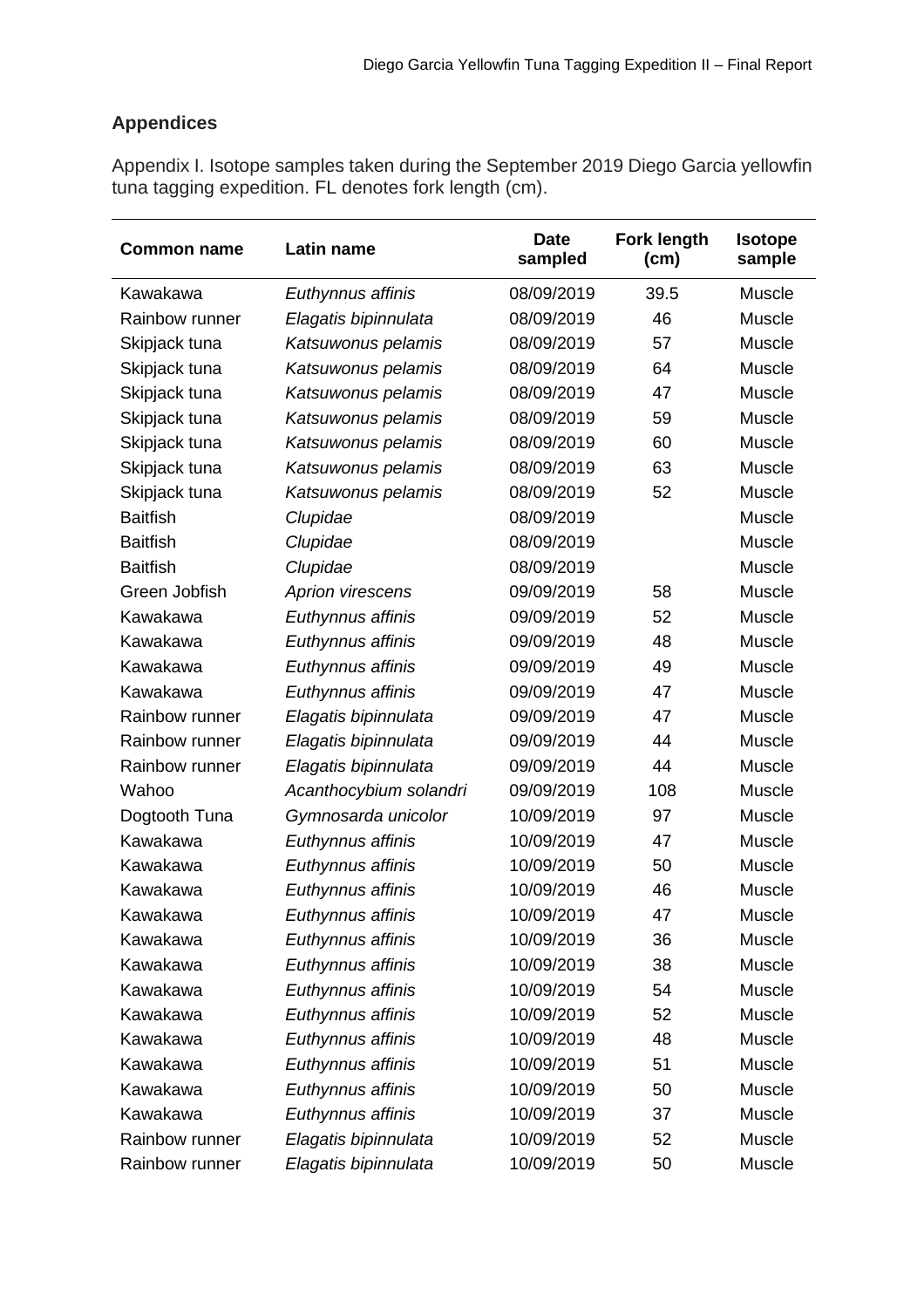| Rainbow runner  | Elagatis bipinnulata | 10/09/2019 | 52   | Muscle |
|-----------------|----------------------|------------|------|--------|
| Rainbow runner  | Elagatis bipinnulata | 10/09/2019 | 39   | Muscle |
| Rainbow runner  | Elagatis bipinnulata | 10/09/2019 | 46   | Muscle |
| Rainbow runner  | Elagatis bipinnulata | 10/09/2019 | 48   | Muscle |
| Rainbow runner  | Elagatis bipinnulata | 10/09/2019 | 41   | Muscle |
| Rainbow runner  | Elagatis bipinnulata | 10/09/2019 | 41   | Muscle |
| Great barracuda | Sphyraena barracuda  | 11/09/2019 | 108  | Muscle |
| Kawakawa        | Euthynnus affinis    | 11/09/2019 | 45   | Muscle |
| Kawakawa        | Euthynnus affinis    | 11/09/2019 | 44   | Muscle |
| Kawakawa        | Euthynnus affinis    | 11/09/2019 | 48   | Muscle |
| Kawakawa        | Euthynnus affinis    | 11/09/2019 | 42   | Muscle |
| Rainbow runner  | Elagatis bipinnulata | 11/09/2019 | 41   | Muscle |
| Rainbow runner  | Elagatis bipinnulata | 11/09/2019 | 46   | Muscle |
| Red snapper     | Lutjanus Bohar       | 11/09/2019 | 59   | Muscle |
| Kawakawa        | Euthynnus affinis    | 12/09/2019 | 47   | Muscle |
| Kawakawa        | Euthynnus affinis    | 12/09/2019 | 48   | Muscle |
| Kawakawa        | Euthynnus affinis    | 12/09/2019 | 48   | Muscle |
| Kawakawa        | Euthynnus affinis    | 12/09/2019 | 50   | Muscle |
| Kawakawa        | Euthynnus affinis    | 12/09/2019 | 50   | Muscle |
| Kawakawa        | Euthynnus affinis    | 12/09/2019 | 49   | Muscle |
| Kawakawa        | Euthynnus affinis    | 12/09/2019 | 47   | Muscle |
| Kawakawa        | Euthynnus affinis    | 12/09/2019 | 51   | Muscle |
| Kawakawa        | Euthynnus affinis    | 12/09/2019 | 48.5 | Muscle |
| Kawakawa        | Euthynnus affinis    | 12/09/2019 | 48   | Muscle |
| Kawakawa        | Euthynnus affinis    | 12/09/2019 | 52   | Muscle |
| Kawakawa        | Euthynnus affinis    | 12/09/2019 | 49.5 | Muscle |
| Kawakawa        | Euthynnus affinis    | 12/09/2019 | 49   | Muscle |
| <b>Baitfish</b> | Pseudanthias cooperi | 12/09/2019 |      | Muscle |
| <b>Baitfish</b> | Pseudanthias cooperi | 12/09/2019 |      | Muscle |
| <b>Baitfish</b> | Clupidae             | 12/09/2019 |      | Muscle |
| <b>Baitfish</b> | Clupidae             | 12/09/2019 |      | Muscle |
| Rainbow runner  | Elagatis bipinnulata | 12/09/2019 | 60   | Muscle |
| Rainbow runner  | Elagatis bipinnulata | 12/09/2019 | 62   | Muscle |
| Yellowfin tuna  | Thunnus albacares    | 12/09/2019 | 73   | Muscle |
| Algae           | Red                  | 13/09/2019 |      |        |
| Algae           | Red                  | 13/09/2019 |      |        |
| Algae           | Red                  | 13/09/2019 |      |        |
| Algae           | Red                  | 13/09/2019 |      |        |
| Algae           | Red                  | 13/09/2019 |      |        |
| Algae           | Red                  | 13/09/2019 |      |        |
| Algae           | Filamentous          | 13/09/2019 |      |        |
| Algae           | Filamentous          | 13/09/2019 |      |        |
| Algae           | Turf                 | 13/09/2019 |      |        |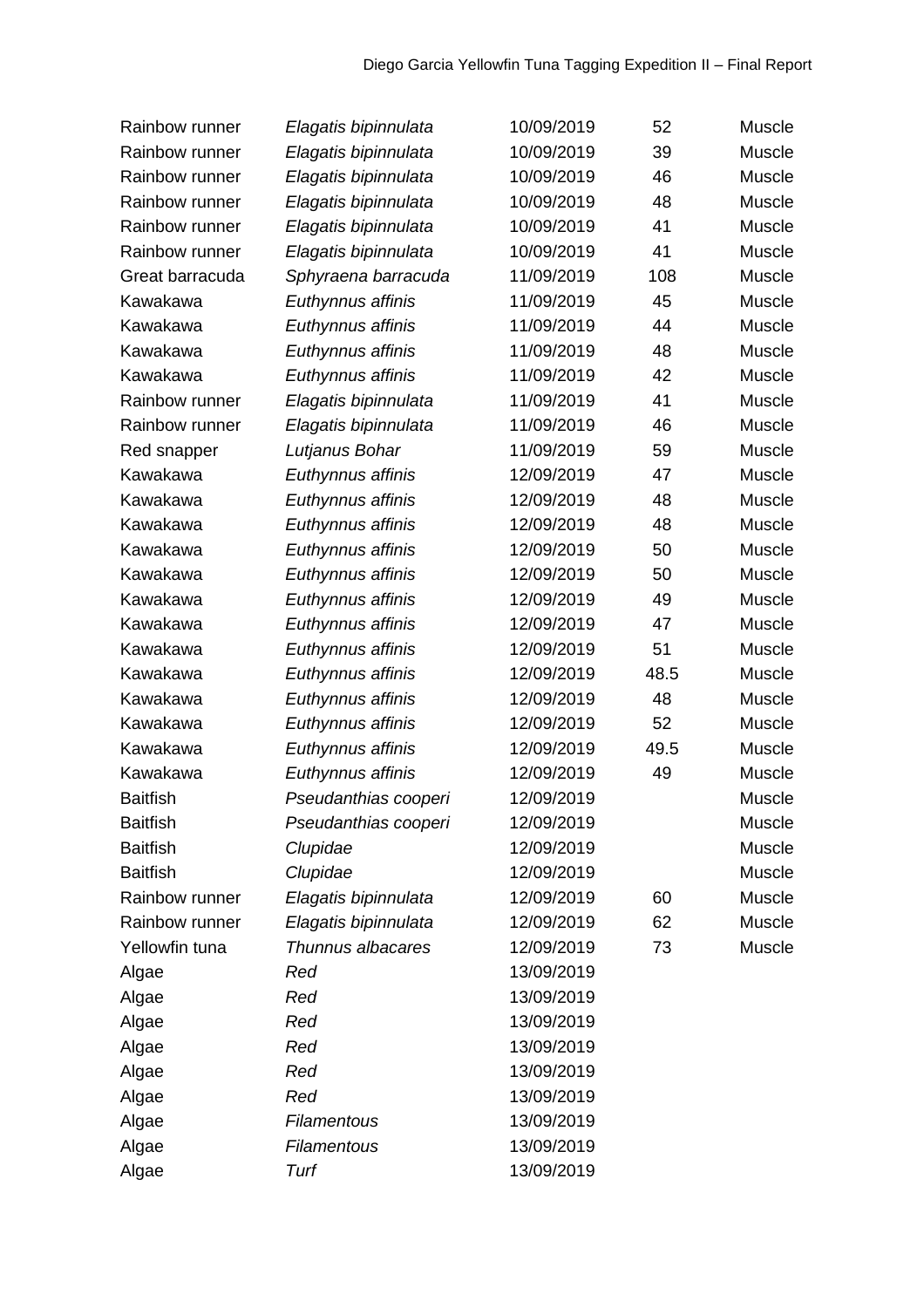| Algae           | Turf                 | 13/09/2019 |      |        |
|-----------------|----------------------|------------|------|--------|
| Algae           | Turf                 | 13/09/2019 |      |        |
| Algae           | Turf                 | 13/09/2019 |      |        |
| Algae           | Turf                 | 13/09/2019 |      |        |
| Algae           | Turf                 | 13/09/2019 |      |        |
| Algae           | Turf                 | 13/09/2019 |      |        |
| Algae           | Filamentous          | 13/09/2019 |      |        |
| Algae           | Filamentous          | 13/09/2019 |      |        |
| Algae           | Filamentous          | 13/09/2019 |      |        |
| Kawakawa        | Euthynnus affinis    | 13/09/2019 | 55   | Muscle |
| Kawakawa        | Euthynnus affinis    | 13/09/2019 | 49   | Muscle |
| Kawakawa        | Euthynnus affinis    | 13/09/2019 | 48   | Muscle |
| Kawakawa        | Euthynnus affinis    | 13/09/2019 | 53   | Muscle |
| Kawakawa        | Euthynnus affinis    | 13/09/2019 | 48   | Muscle |
| Kawakawa        | Euthynnus affinis    | 13/09/2019 | 50.5 | Muscle |
| Kawakawa        | Euthynnus affinis    | 13/09/2019 | 50   | Muscle |
| Kawakawa        | Euthynnus affinis    | 13/09/2019 | 59   | Muscle |
| Red-bar anthias | Pseudanthias cooperi | 13/09/2019 |      | Muscle |
| <b>Baitfish</b> | Clupidae             | 13/09/2019 |      | Muscle |
| <b>Baitfish</b> | Clupidae             | 13/09/2019 |      | Muscle |
| Rainbow runner  | Elagatis bipinnulata | 13/09/2019 | 44   | Muscle |
| Rainbow runner  | Elagatis bipinnulata | 13/09/2019 | 50   | Muscle |
| Rainbow runner  | Elagatis bipinnulata | 13/09/2019 | 46   | Muscle |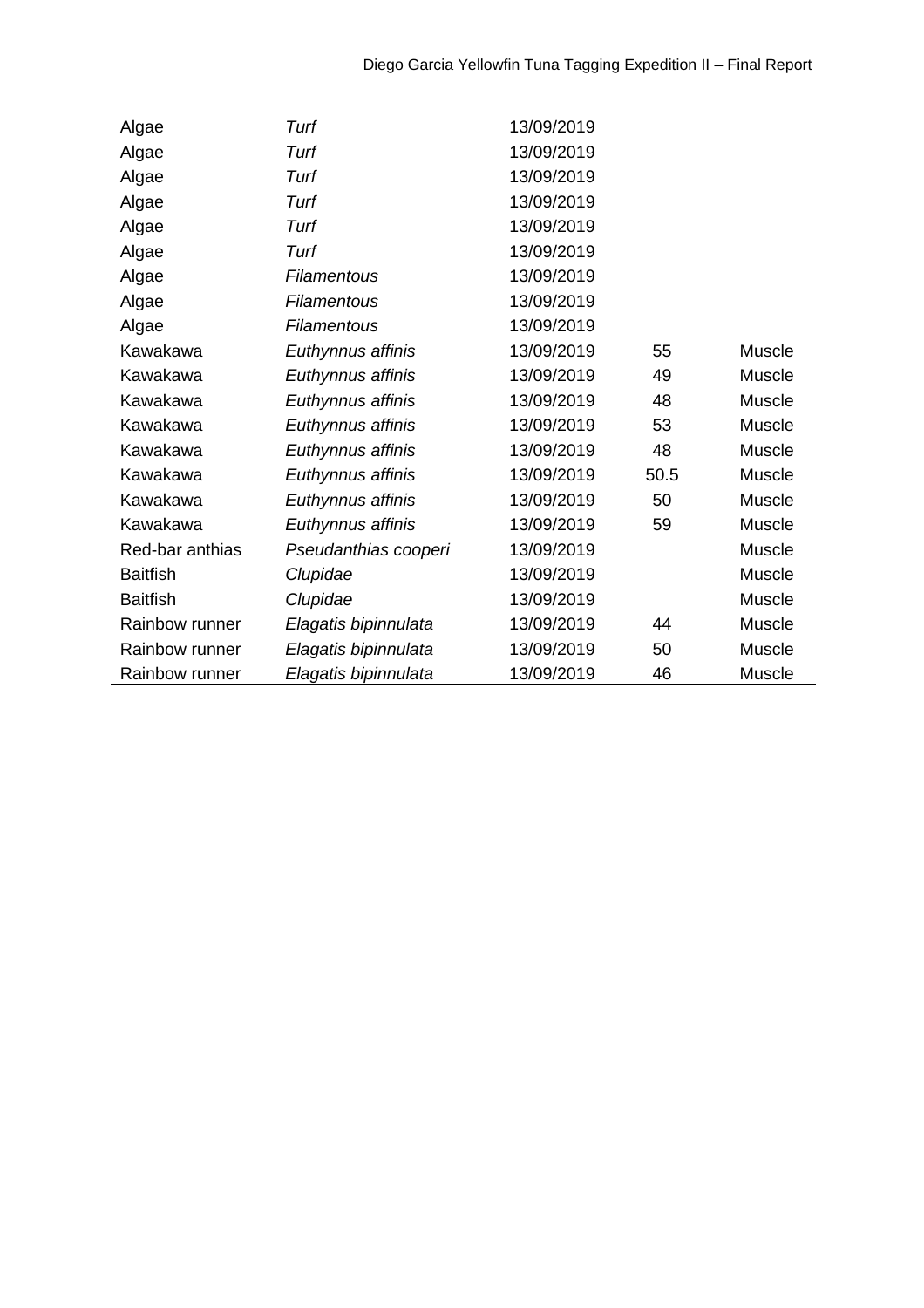## Appendix II. BIOT Tuna Tagging Protocol

This project aims to better to quantify the ecological significance of the British Indian Ocean Territory for commercially important tuna species within the Indian Ocean.

#### **Target species**

We are predominantly interested in yellowfin tuna (*Thunnus albacares*) as these are classified as *overfished* and *subject to overfishing* by the Indian Ocean Tuna Commission. However, please follow the protocols below if you incidentally catch skipjack tuna (*Katsuwonus pelamis*), bigeye tuna (*Thunnus obesus*), dogtooth tuna (*Gymnosarda unicolor*), as these are also of great interest.

#### **What you will need**

All of the technical equipment you need should be in the tuna tagging dry bag. Before starting to fish, please check that the dry bag contains:

- 1. One tape measure
- 2. A set of yellow conventional tags
- 3. A conventional tag applicator
- 4. Haemostats and scissors
- 5. A set of labelled vials prefilled with ethanol

In addition, you should have to hand:

- 1. A clean rag or cloth (soft material)
- 2. Sling (in science store)
- 3. Unhooking mat
- 4. A pair of longnose pliers
- 5. Clean gloves
- 6. Digital camera
- 7. A GPS
- 8. Notepad

#### **How to tag**

Please ensure that all tuna are caught using either rod and line or handlines. Please only use one hook per lure in order to avoid damaging the fish. The use of treble hooks should be avoided where possible. Once a tuna has been hooked, bring it to the boat quickly to ensure that the fish is as healthy as possible (no "playing it" for sport) and to minimise the risk of shark predation. Once alongside the boat, the following steps should be taken:

- 1. Gently bring the fish onto the boat. For smaller tuna, you should lift by the leader. For larger tuna, please use a sling if available.
- 2. Wearing gloves, place the tuna down onto a wetted unhooking mat.
- 3. Immediately place a damp cloth over the eyes to minimise stress.
- 4. If available, place a water hose into the mouth to irrigate.
- 5. Remove the hook using the pliers.
- 6. Using the tape measure, take a fork length measurement. This is from the tip of the snout to the fork in the tail (see Figure 1).
- 7. Using the haemostats and scissors, take a small amount of tissue (about the size of a large nail clipping) from one of the finlets. It is best to take a leading edge where possible.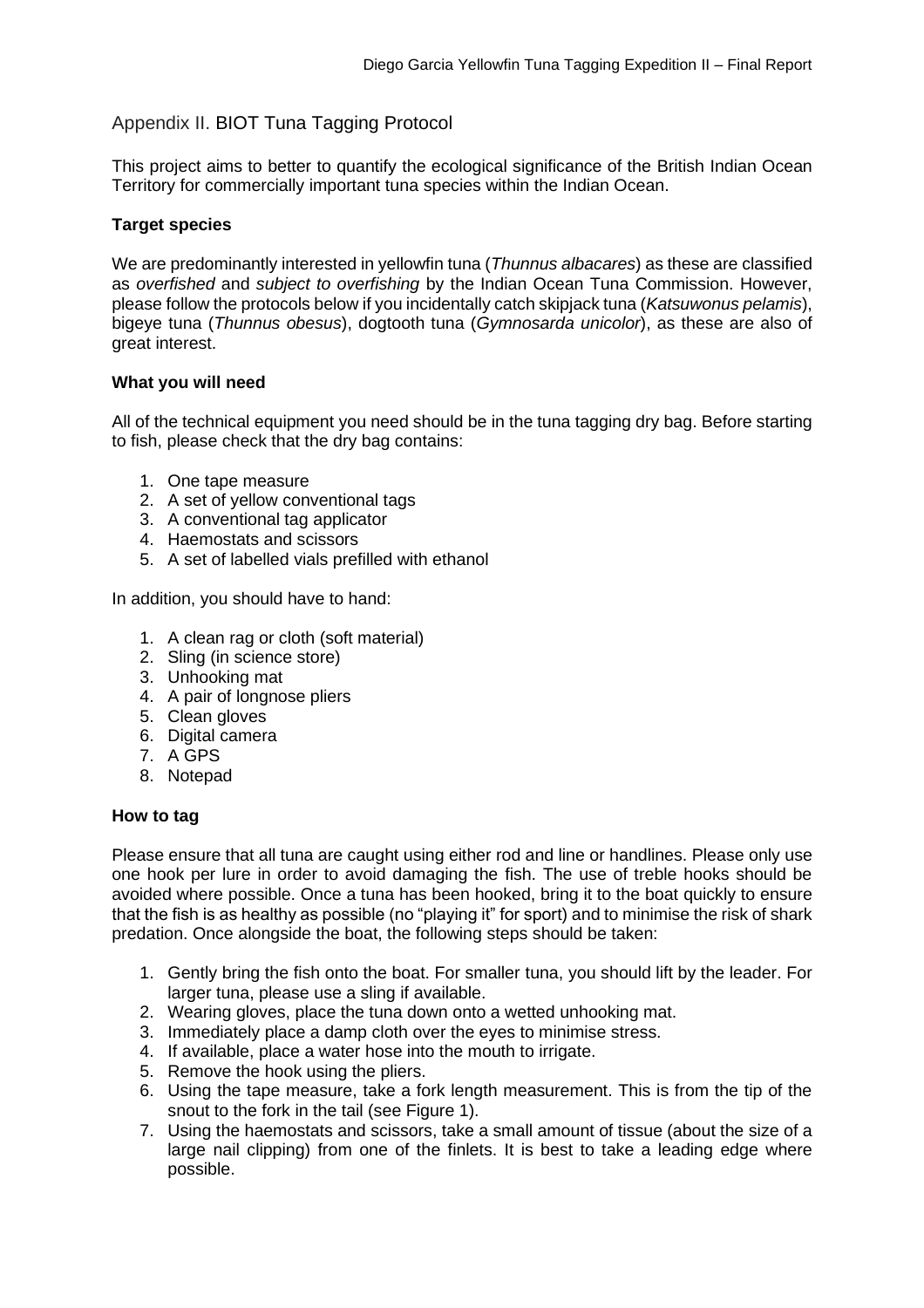- 8. Place the fin clip in one of the labelled vials, making a note of the vial number.
- 9. Load a conventional tag into the applicator and insert into the muscle below the dorsal fin, as demonstrated during your training (see Figure 1).
- 10. Then repeat on the other side so that the animal has two tags, one either side of the dorsal fin. Make a note of the tag numbers.
- 11. Take a quick photo of the tagged animal.
- 12. Once both tags are in, take out the hose, remove the eye cover and release the fish back into the water. Where possible drop the fish in headfirst to ensure it gets a rush of water over the gills.
- 13. Make a note of when and where the fish was caught. A GPS position is preferred although detailed descriptions such as "*in the channel between Ile Poule and Petite Soeur*" are fine.
- 14. Fill in all of the information on to the tagging data sheet.
- 15. Store fin clips in a cool, dry location.

This whole process should be very quick and ensure that the animal is out of the water for no longer than two minutes. Remember, every second counts to ensure that the animal has the best chance of survival.



**Figure 1.** Locations of key sampling areas on a tuna (in this case a yellowfin tuna). The black dashed line represents the fork length measurement. The red circle denotes where the conventional tags should be applied on either side of the dorsal fin. The blue solid circle denotes the location of the finlets where the DNA fin clip sample should be taken.

#### **What to do if the tuna is already dead**

If a tuna is already dead, obviously do not tag it. However, please take a fork length measurement, a fin clip and fill in the tagging data sheet as before.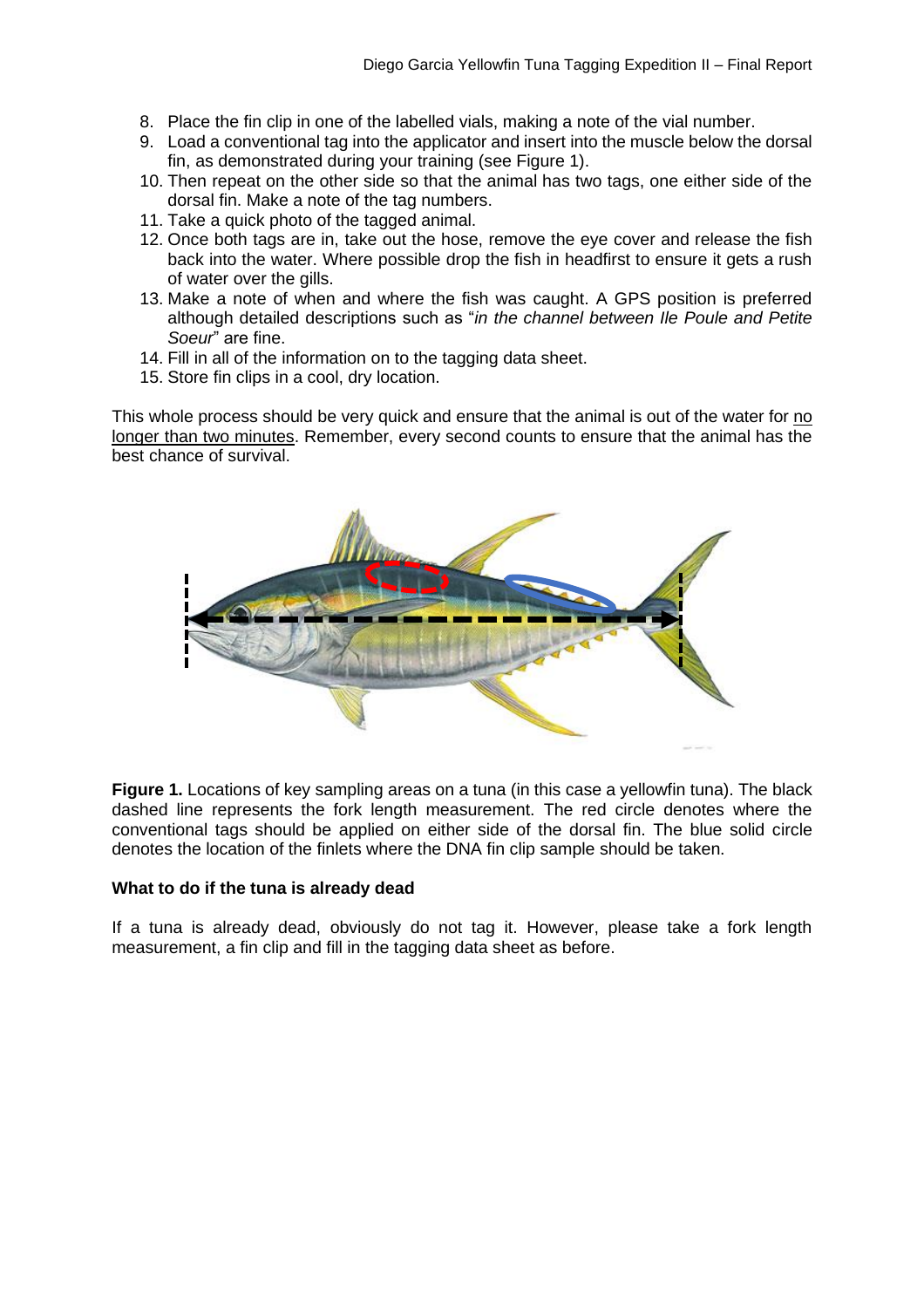## Appendix III. BIOT IUU Sampling Protocol

Seized catches, whilst unfortunate, represent an amazing opportunity to gather important information on rare and endangered species within BIOT. For many of these species, IUU catches represent our only opportunity to gather such data. As such, we ask that the protocols below be followed whenever possible.

#### **What you will need**

All of the technical equipment you need should be in the sampling dry bag. Before starting to process the catch, please check that the dry bag contains:

- 6. One tape measure
- 7. Haemostats and scissors
- 8. A set of labelled vials prefilled with ethanol

In addition, you should have to hand:

- 9. A pair of gloves
- 10. Digital camera
- 11. Notepad

#### **How to sample**

We are conscious that seized catches may involve hundreds of animals, and time and personnel available for sampling may be limited. As such, the following protocol has been designed to be as streamlined as possible. This is also a suggested workflow, please adjust accordingly on a case-by-case basis.

So, either as the catch is unloaded, or after it has been unloaded:

- 1. Lay each shark\* on its side so that both dorsal fin and upper/ lower sides of pectoral fins, and claspers (if present) are visible.
- 2. Identify each individual to species level (if possible, see IOTC quide for assistance), sex it (by confirming the presence or absence of claspers between the anal fins) and take a fork length measurement (tip of nose to fork in tail; Figure 1).
- 3. Place tape measure on or next to the shark.
- 4. Take a photograph of the shark from directly above, ensuring that the whole of the animal is in view and that the tape measure can be easily read.
- 5. Using the haemostats and scissors, take a small amount of tissue (about the size of a large nail clipping) from the dorsal fin.
- 6. Place the fin clip in one of the labelled vials, making a note of the vial number.
- 7. Repeat for all individuals.
- 8. Fill in all of the information on to the IUU sampling data sheet.
- 9. Store fin clips in a cool, dry location.
- 10. Email/file transfer datasheet and photos to david.curnick@zsl.org for verification.

\*For rays, take a photo of the dorsal (top) side for identification purposes. Then, lay them on their backs and follow steps 2-10.